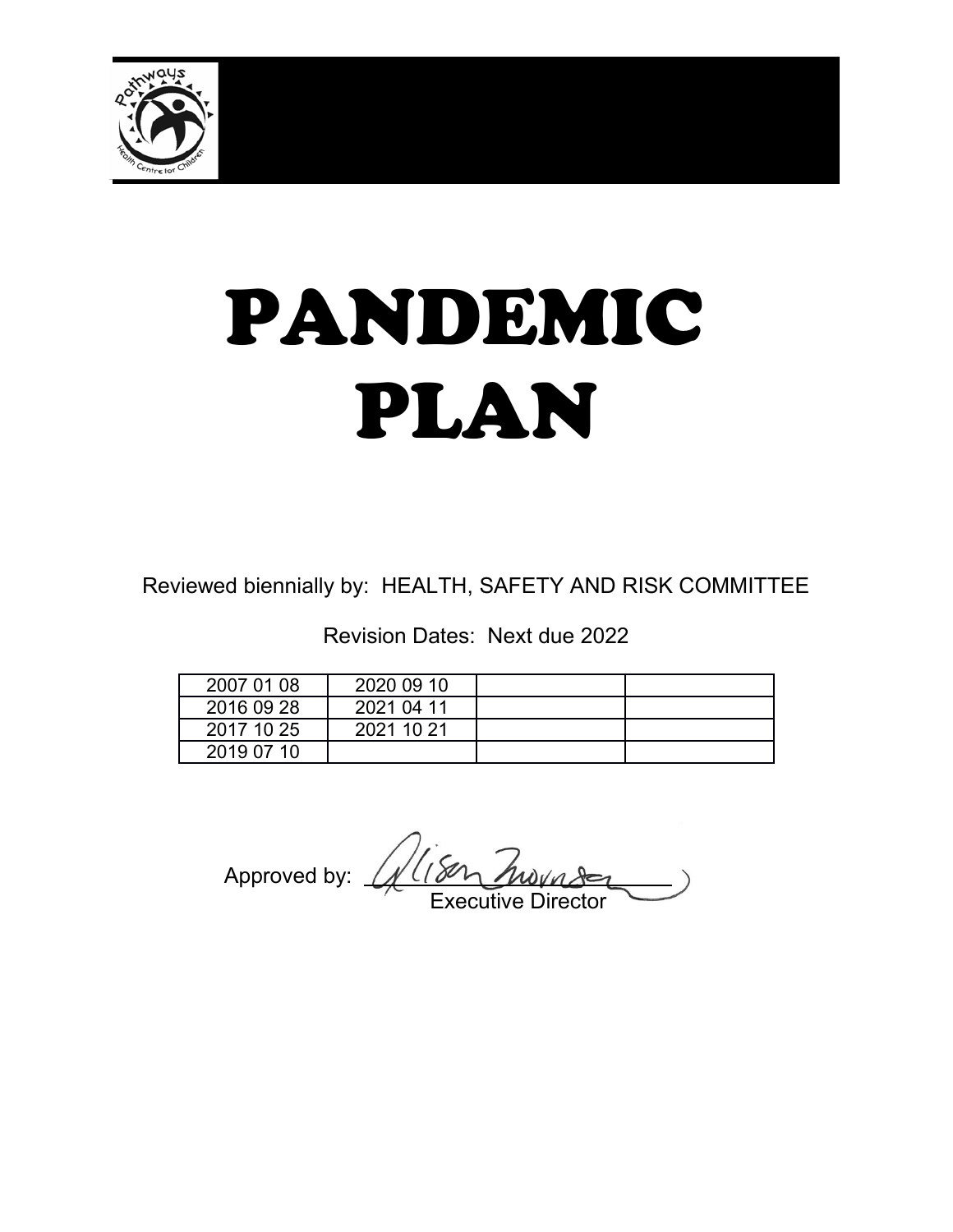

# CONTENTS:

| Hover over the page number, hold down Control and click to follow link |  |
|------------------------------------------------------------------------|--|
|                                                                        |  |
|                                                                        |  |
|                                                                        |  |
|                                                                        |  |
|                                                                        |  |
| RESPONSE PLAN for WHO Phases 1 through 3                               |  |
|                                                                        |  |
| <b>RESPONSE PLAN for WHO Phase 4</b>                                   |  |
|                                                                        |  |
|                                                                        |  |
| RESPONSE PLAN for WHO Phases 5 and 6:                                  |  |
|                                                                        |  |
|                                                                        |  |
|                                                                        |  |
|                                                                        |  |
|                                                                        |  |
|                                                                        |  |
|                                                                        |  |
|                                                                        |  |
|                                                                        |  |
|                                                                        |  |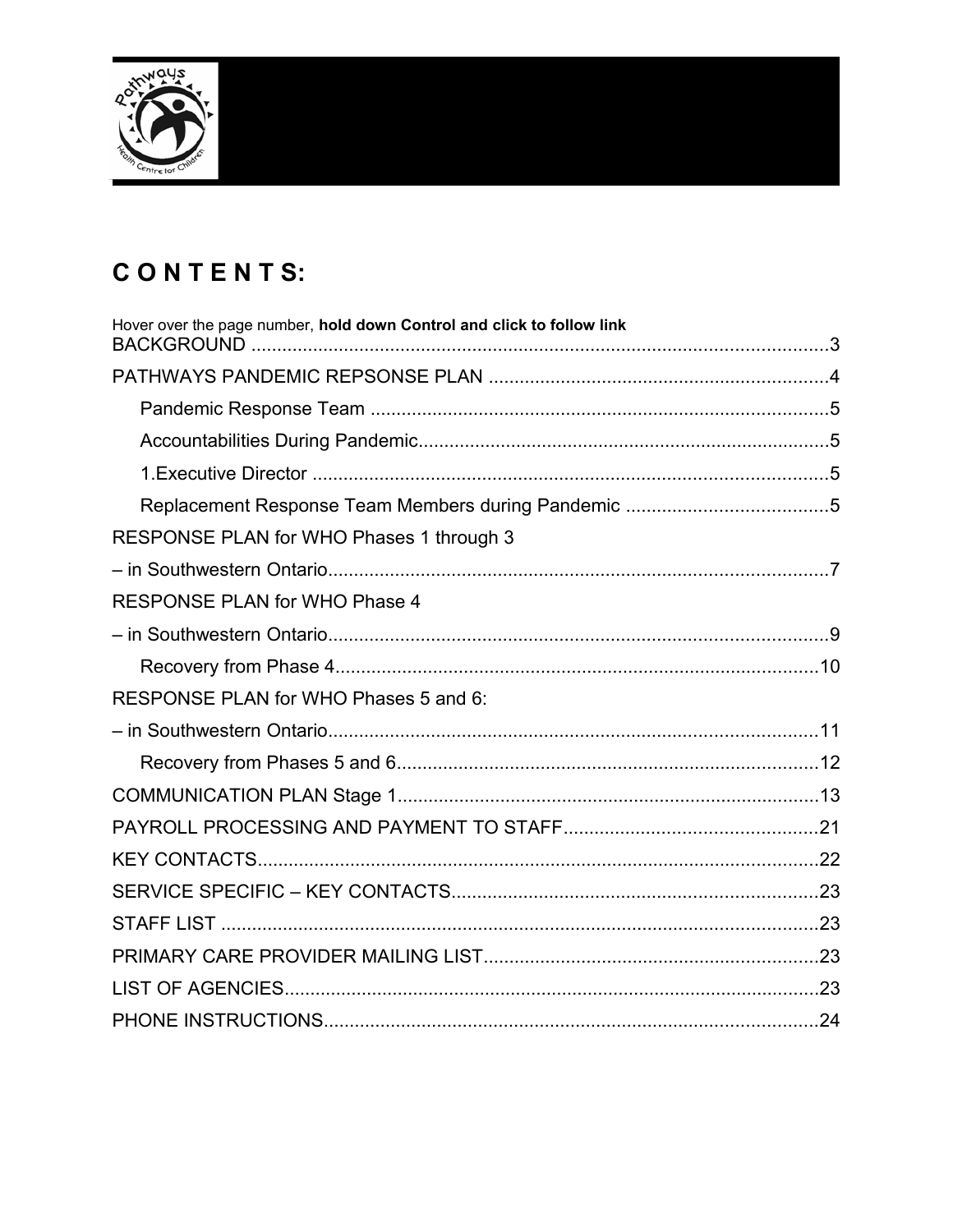

# **BACKGROUND**

In recent years, experts urged readiness for a global pandemic that would cause catastrophic illness and death (not unlike the pandemics of 1918-19 (Spanish), 1957-58 (Asian) and 1968-69. (Hong Kong). In the 21<sup>st</sup> century, community and business response plans have been challenged in response to:

- an outbreak of Severe Acute Respiratory Syndrome ("SARS") in Toronto 2003;
- an outbreak of H1N1 in 2009/2010 which affected residents of more than 213 countries, and claimed over 17,700 lives.

SARS-CoV-2, or Corona Virus Disease 2019 (COVID-19), was first discovered in Wuhan, China in December 2019. COVID-19 spread quickly through every nation in the world. A global pandemic was declared March 11, 2020. Canadians were required to respond with safety precautions and restrictions imposed to decrease transmission and protect health care capacity while awaiting an effective vaccine. Restrictions included expectations for personal protective equipment, physicial distancing and requirements for education, workplace and businesses.

Prior to 2020, it was anticipated that when a pandemic does occur, estimates suggested up to 8 million people in Ontario would be infected, with up to 4 million becoming clinically ill as a result. The impact of a pandemic on the work environment would be enormous, with absenteeism rates of 35% to 50% for periods of about two weeks at the height of the severe pandemic wave, and lower levels of staff absence for a few weeks either side of the peak. Staff absences would be due to the effects of the virus on individuals and families, as well as due to fear.

Prior to 2020, it was anticipated that pandemic influenzas would spread in two or more waves in the same year or in successive influenza seasons (from October to April). The length of each wave would be approximately 8 weeks, with the first in the current context likely being the most severe due to unavailability of a vaccine, and limited availability of anti-viral medication.

The federal, provincial and regional governments have developed contingency plans that define the role and scope of these various levels of government in a pandemic influenza response. As a communitybased healthcare provider, Pathways has developed and regularly reviews its planned response, and makes the plan available to stakeholders.

#### **Phases of Pandemic**

The World Health Organization (WHO) has identified phases of an influenza pandemic. In an effort to guide contingency planning and to define areas of responsibility, all levels of government have adapted these phases into 3 segments:

- o preparedness
- o response
- o recovery

By utilizing the same response structure for developing Pathways' Pandemic Response Plan, there will be consistency in reference to phases and communication that will be forthcoming from Health Canada, The Ministry of Health and Long-Term Care for Ontario, and regional governments and public health authorities.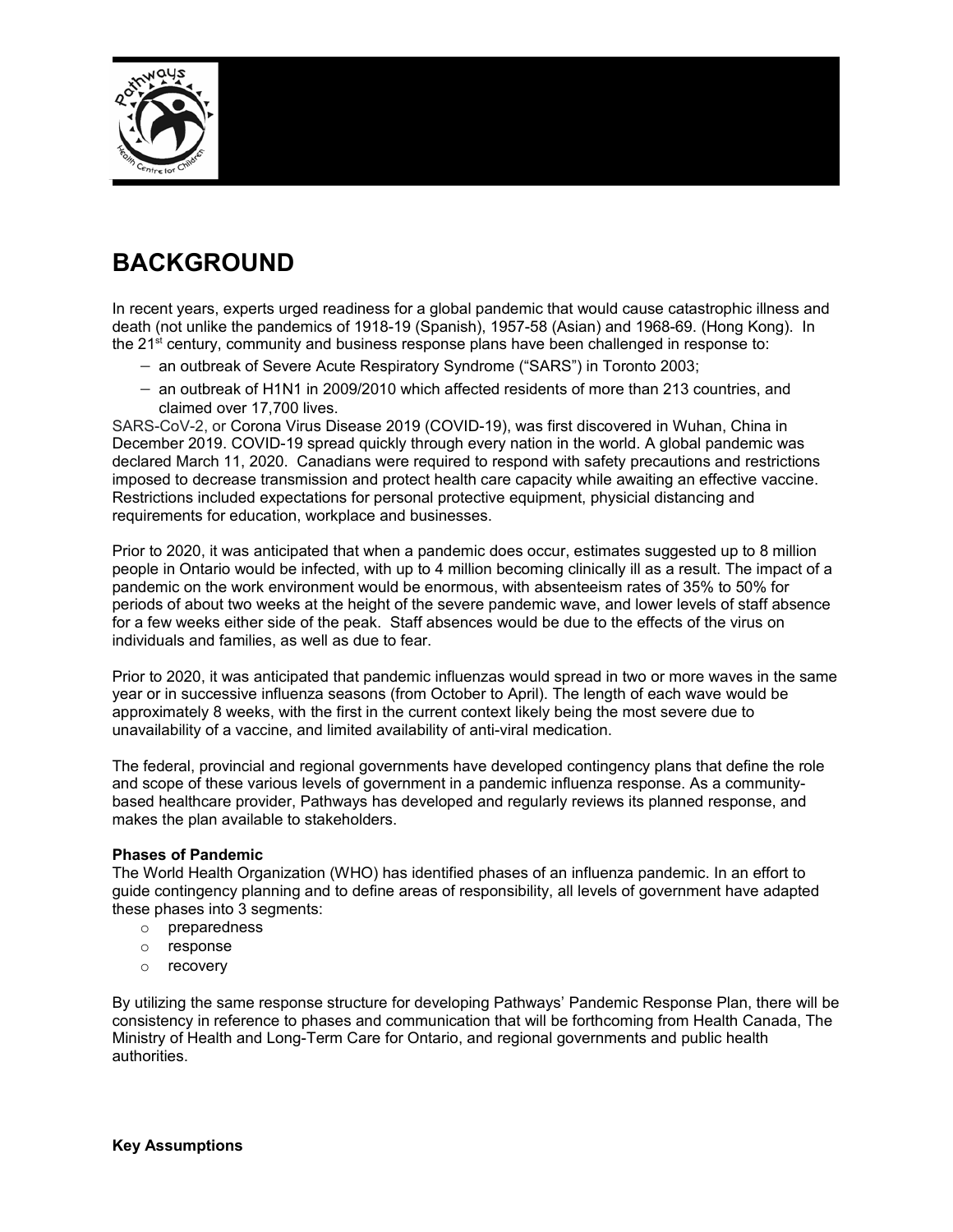

- $\circ$  All indications are that, in the event of a pandemic, Toronto and surrounding vicinity could be on the leading edge of infection in North America / Canada
- $\circ$  Ontario will have a maximum lead time of 3 months (and possibly much less), between the declaration of a pandemic by WHO and its spread throughout the province
- $\circ$  At the time of the pandemic, actions and directions of local health authorities (Ministry of Health and Long-Term Care, Public Health) will guide the implementation of this plan
- $\circ$  A vaccine will not be available for at least 3 4 months (and possibly 6 9 months) after the virus has been identified, and therefore is unlikely to be in place during the first wave of the pandemic
- $\circ$  At outset of pandemic, anti-viral will be in short supply and / or resistance to the effects of antiviral is likely to develop
- $\circ$  The province, following recommendations set by the federal government, will set priorities as to who will receive limited supplies of both anti-viral drugs and the vaccine
- o As Pathways provides essential services, with infection prevention and control measures in place, the organization will continue to serve the community unless otherwise directed by Lambton Public Health. When indicated, staff will work from home, but attend the workplace to meet service area needs. Face to face services may be offered where virtual services cannot meet client needs. Some face to face services may be placed on hold, depending on the local impact of the pandemic. The intention of the organization during the pandemic period would be to continue full compensation to staff who are unable to attend the workplace due to closure of the facility or outreach locations where they work. Continued payment of staff in this regard is dependent upon continued flow and receipt of funds from funders.

#### **Management Interim Guidance**

The pandemic influenza phases reflect WHO's risk assessment of the global situation regarding each influenza virus with pandemic potential that is infecting humans. These assessments are made initially when such viruses are identified and are updated based on evolving virological, epidemiological and clinical data. The phases provide a high-level, global view of the evolving picture.

As pandemic viruses emerge, countries and regions face different risks at different times. For that reason, countries are strongly advised to develop their own national risk assessments based on local circumstances, taking into consideration the information provided by the global assessments produced by WHO. Risk management decisions by countries are therefore expected to be informed by global risk assessments, but based on local risk assessments.



## **PATHWAYS PANDEMIC REPSONSE PLAN**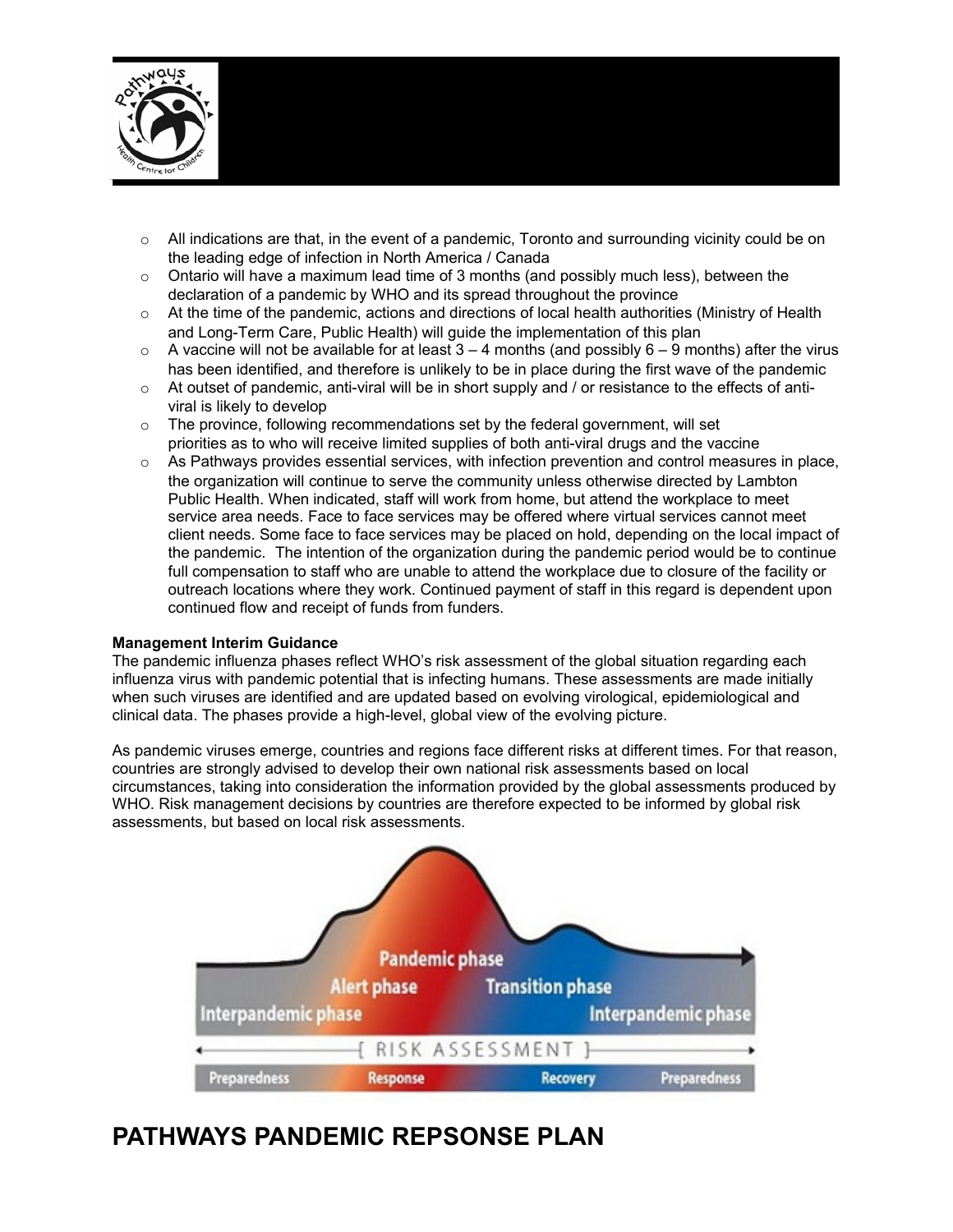

#### **Pandemic Response Team**

Pathways' Leadership Team will serve as the foundation of the organization's Pandemic Response Team, with membership as listed below:

- Pandemic Response Coordinator Finance and Corporate Services Manager
- Executive Director
- All Managers and Supervisors
- Executive Assistant
- Human Resource Generalist / Infection Control Resource

Team members are equipped to maintain communication with one another at all times as required, and have agreed to retain a copy of the Pandemic Plan and all related documentation with them at all times, to ease access, communication and decision making when / as needed. Responsibility for the Pandemic Response Plan resides with the Health, Safety and Risk Committee and will be reviewed biennially in September and updated accordingly by the Pandemic Response Coordinator, Infection Control Resource, and Executive Director with input and support from the Response Team.

#### **Accountabilities During Pandemic**

**1.** Executive Director

All determinations as to level of operations during a pandemic will be by the Executive Director, in deliberation with the Pandemic Response Team, Lambton Public Health through the office of the Medical Officer of Health, and Pathways' Medical Director. In the event of the Executive Director's absence and / or unavailability during this period, the Manager of Finance and Corporate Services will be the designate for all such deliberations.

2. Staff

In situations of pandemic, staff may be reassigned (e.g., should immunization status be sufficient, should there be a need to have staff members fulfill other duties, as deemed appropriate by the Executive Director / Manager / Designate.) Screening process would involve immunization status review with possible reassignment of staff. (See Policy – [Influenza Vaccine\)](file:///C:%5CUsers%5Ckmcclintock%5CAppData%5CLocal%5CMicrosoft%5CWindows%5CINetCache%5CContent.Outlook%5CHEALTH%20SAFETY%20RISK%20&%20QUALITY%5CInfluenza%20Vaccine.docx)

All persons accountable during all phases of preparation and implementation of Pathways' Pandemic Response Plan will keep the Pandemic Response Coordinator apprised as to the status of their accountabilities, ensuring ongoing communication, coordination and implementation of the plan in all its facets during each critical period. In the event of the absence of the Pandemic Response Coordinator, the Executive Director will act or designate another Manager to act as Pandemic Response Coordinator.

#### **Replacement Response Team Members during Pandemic**

In the event that a member of the Response Team is unavailable or incapacitated during the pandemic period, the following alternate will function in his or her stead: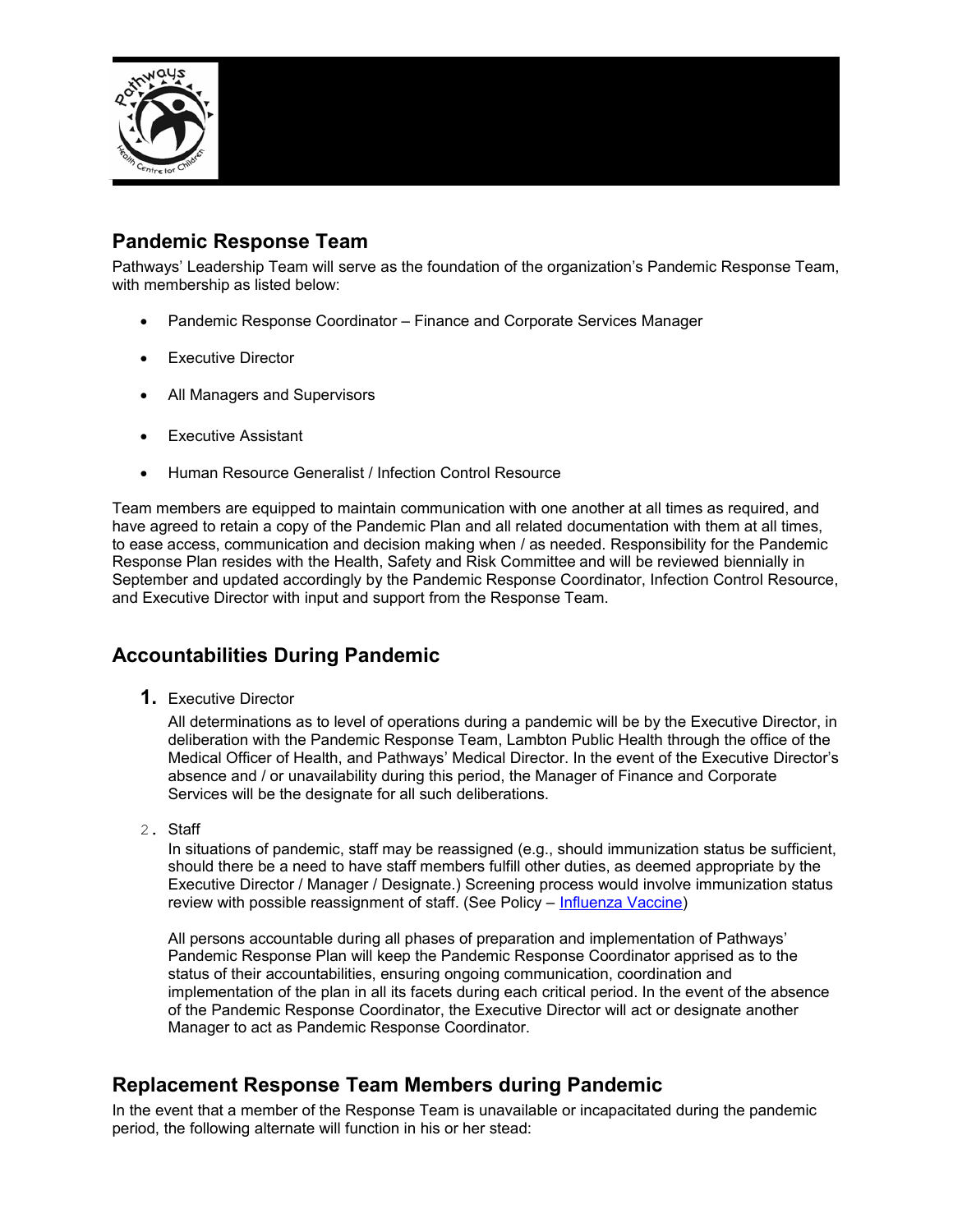

- 
- 
- Finance and Corporate Services Manager *Staff / Supervisor TBD by Manager*
- 
- 
- 
- 
- 

#### **Position Alternate**

• Executive Director **Finance and Corporate Services, Manager** 

- Executive Assistant *Staff / Supervisor TBD by Executive Director*
	-
- Clinical Services Manager *Staff / Supervisor TBD by Manager*
- Community Services Manager *Staff / Supervisor TBD by Manager*
- Maintenance Supervisor *Staff / Supervisor TBD by Manager*
- Clinical Services Supervisors *Staff / Supervisor TBD by Manager*
- Infection Control Resource *Staff / Supervisor TBD by Executive Director*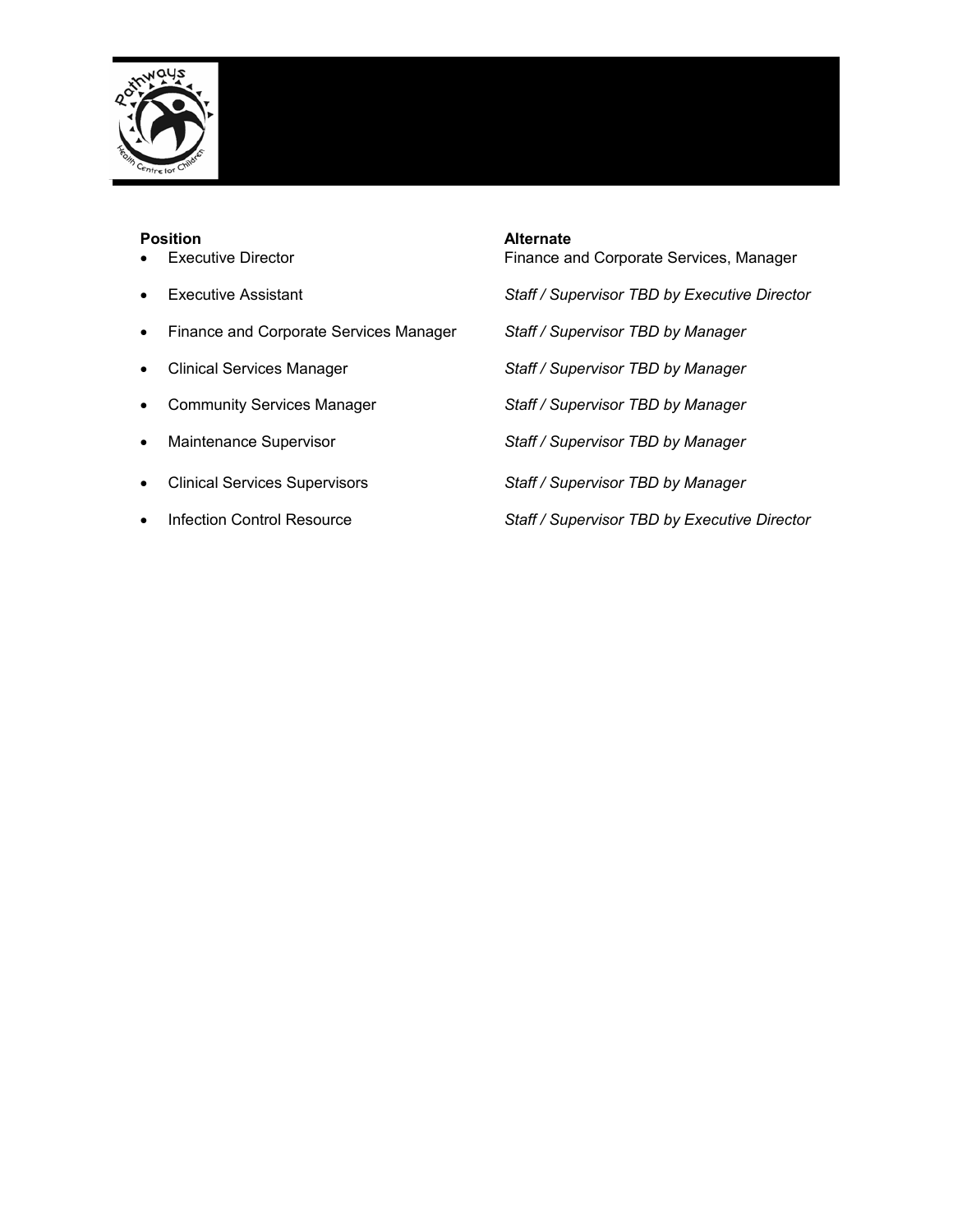

# **RESPONSE PLAN for WHO Phases 1 through 3 – in Southwestern Ontario**

- **Phase 1** No viruses circulating among animals have been reported to cause infections in humans.
- **Phase 2** An animal influenza virus circulating among domesticated or wild animals is known to have caused infection in humans, and is therefore considered a potential pandemic threat.
- **Phase 3 –** An animal or human-animal influenza reassortant virus has caused sporadic cases or small clusters of disease in people, but has not resulted in human-to-human transmission sufficient to sustain community-level outbreaks. Limited human-to-human transmission may occur under some circumstances, for example, when there is close contact between an infected person and an unprotected caregiver. However, limited transmission under such restricted circumstances does not indicate that the virus has gained the level of transmissibility among humans necessary to cause a pandemic.

| <b>Preparedness</b> |                                                                                                                                              | <b>Accountability</b>                                                                                                       |
|---------------------|----------------------------------------------------------------------------------------------------------------------------------------------|-----------------------------------------------------------------------------------------------------------------------------|
|                     | Develop Pandemic Response Plan (PRP), to<br>include the following:                                                                           |                                                                                                                             |
| $\circ$             | communication plan for staff and all<br>requisite supporting documentation for<br>inclusion in PRP                                           | Executive Director, Senior Leadership, Executive<br>Assistant                                                               |
| $\circ$             | business continuity plan detailing<br>essential functions during pandemic<br>period (e.g., remuneration, building<br>services, security, IT) | Finance and Corporate Services Manager,<br>Maintenance Supervisor, Clinical Services<br>Manager, Community Services Manager |
| $\circ$             | interim health surveillance / screening<br>plans for clients / staff / visitors as<br>required                                               | Executive Director, Medical Director, Senior<br>Leadership, Infection Control Resource                                      |
| $\circ$             | identification of how to provide some<br>indirect service to clients during pandemic<br>period                                               | <b>Clinical Services Manager, Community Services</b><br>Manager, all Supervisors                                            |
| $\circ$             | develop and implement plan for regular<br>reminders to staff / client regarding<br>infection control practices and procedures                | <b>Infection Control Resource</b>                                                                                           |
| $\circ$             | Identify and provide staff with information<br>on pandemic and pandemic preparedness<br>(at work, in community, at home)                     | Executive Director, Senior Leadership, Executive<br>Assistant                                                               |
| $\circ$             | Establish emergency call list procedure;<br>maintain updated (quarterly) for inclusion<br>in PRP and provide to managers and<br>supervisors  | <b>Executive Assistant</b>                                                                                                  |
| $\circ$             | Identify admin / support staff to be trained<br>in screening protocol to be implemented<br>as required if pandemic advances                  | Finance and Corporate Services Manager,<br><b>Clinical Services Manager, Community Services</b><br>Manager                  |
| $\circ$             | Brief staff on PRP through staff meetings<br>and emails                                                                                      | <b>Executive Director, Executive Assistant</b>                                                                              |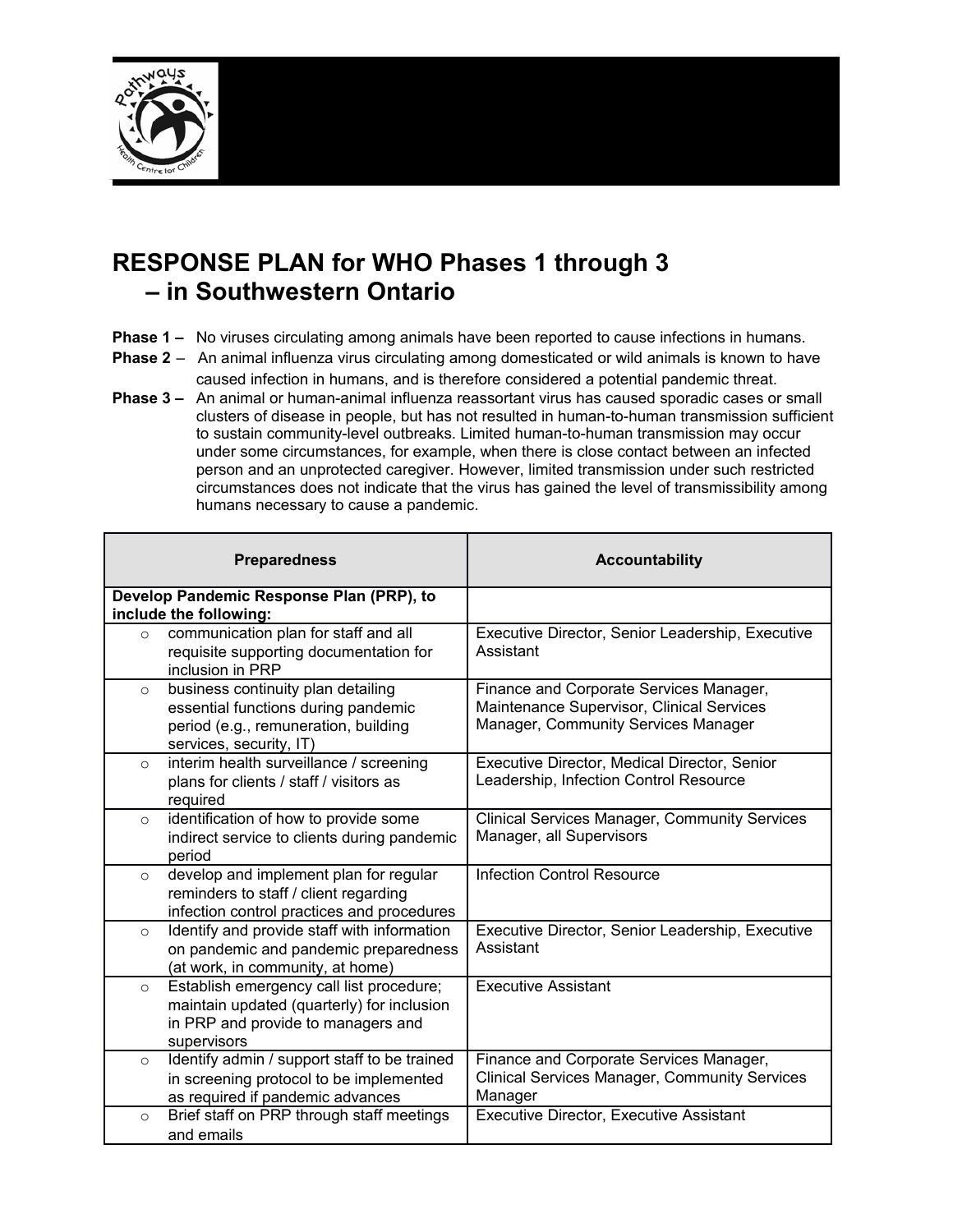

| <b>Preparedness</b>                                                                                                                                                                                                           | <b>Accountability</b>                                                            |
|-------------------------------------------------------------------------------------------------------------------------------------------------------------------------------------------------------------------------------|----------------------------------------------------------------------------------|
| Develop Pandemic Response Plan (PRP), to<br>include the following:                                                                                                                                                            |                                                                                  |
| Provide information on PRP to clients /<br>$\bigcirc$<br>families (as appropriate) through posting<br>on Pathways social media                                                                                                | Executive Assistant, Family Engagement<br>Coodinator, Program Assistant          |
| Brief Broader Community on PRP:<br>$\circ$<br><b>Partner/Community Agencies</b><br><b>Funders</b><br>Government                                                                                                               | Executive Director, Executive Assistant                                          |
| Ensure infection control supplies (non-<br>$\circ$<br>latex gloves, sanitizer, disinfectant,<br>gloves, masks, eye protection, gowns) for<br>use during pandemic are readily available<br>from a supplier in large quantities | Maintenance Supervisor, Infection Control<br>Resource                            |
| Ongoing monitoring of the threat of<br>$\circ$<br>pandemic, with regular updates to<br>Pandemic Response Team                                                                                                                 | Executive Director, Pandemic Response<br>Coordinator, Infection Control Resource |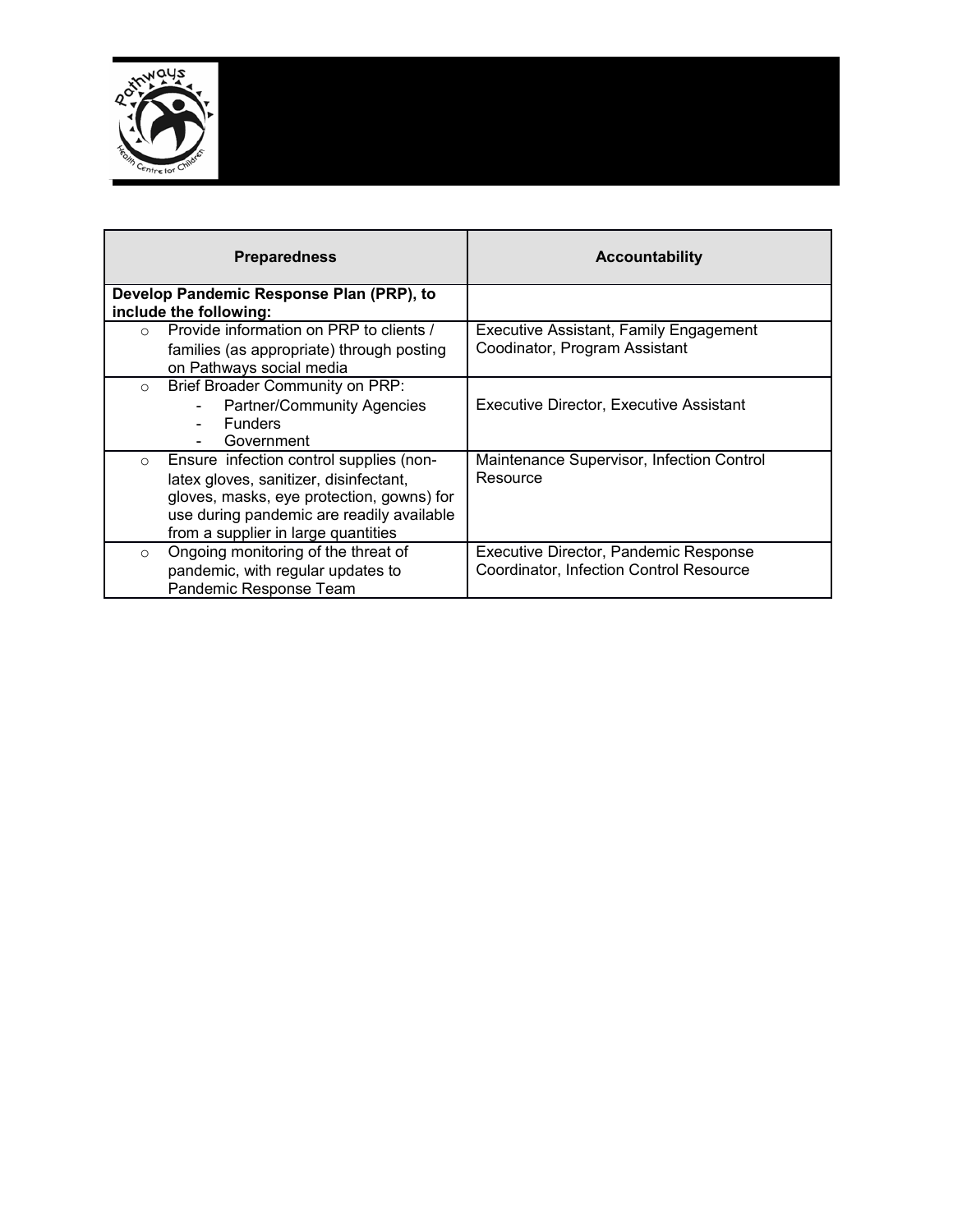

# **RESPONSE PLAN for WHO Phase 4 – in Southwestern Ontario**

**Phase 4 –** Characterized by verified human-to-human transmission of an animal or human-animal influenza reassortant virus able to cause "community-level outbreaks." Phase 4 indicates a significant increase in risk of a pandemic but does not necessarily mean that a pandemic is a forgone conclusion.

If pandemic reaches Phase 4 at the local level (i.e., Lambton County, Southwestern Ontario or Michigan) the organization would consider altered operations in consultation with Ministry of Children, Community and Social Services, Ministry of Education, and in accordance with MOH-LTC and local health authority guidelines. If operations continue during this phase, the response is identified below:

| Finance and Corporate Services                                                   |
|----------------------------------------------------------------------------------|
| Manager, Clinical Services Manager,<br>Infection Control Resource                |
| Executive Assistant / Maintenance<br>Supervisor<br>Pandemic Response Coordinator |
|                                                                                  |
| Executive Assistant, Student and<br>Volunteer Services Supervisor; Family        |
| Engagement Coordinator to assist                                                 |
| Service Area Managers and Supervisors                                            |
|                                                                                  |
| Maintenance Supervisor                                                           |
|                                                                                  |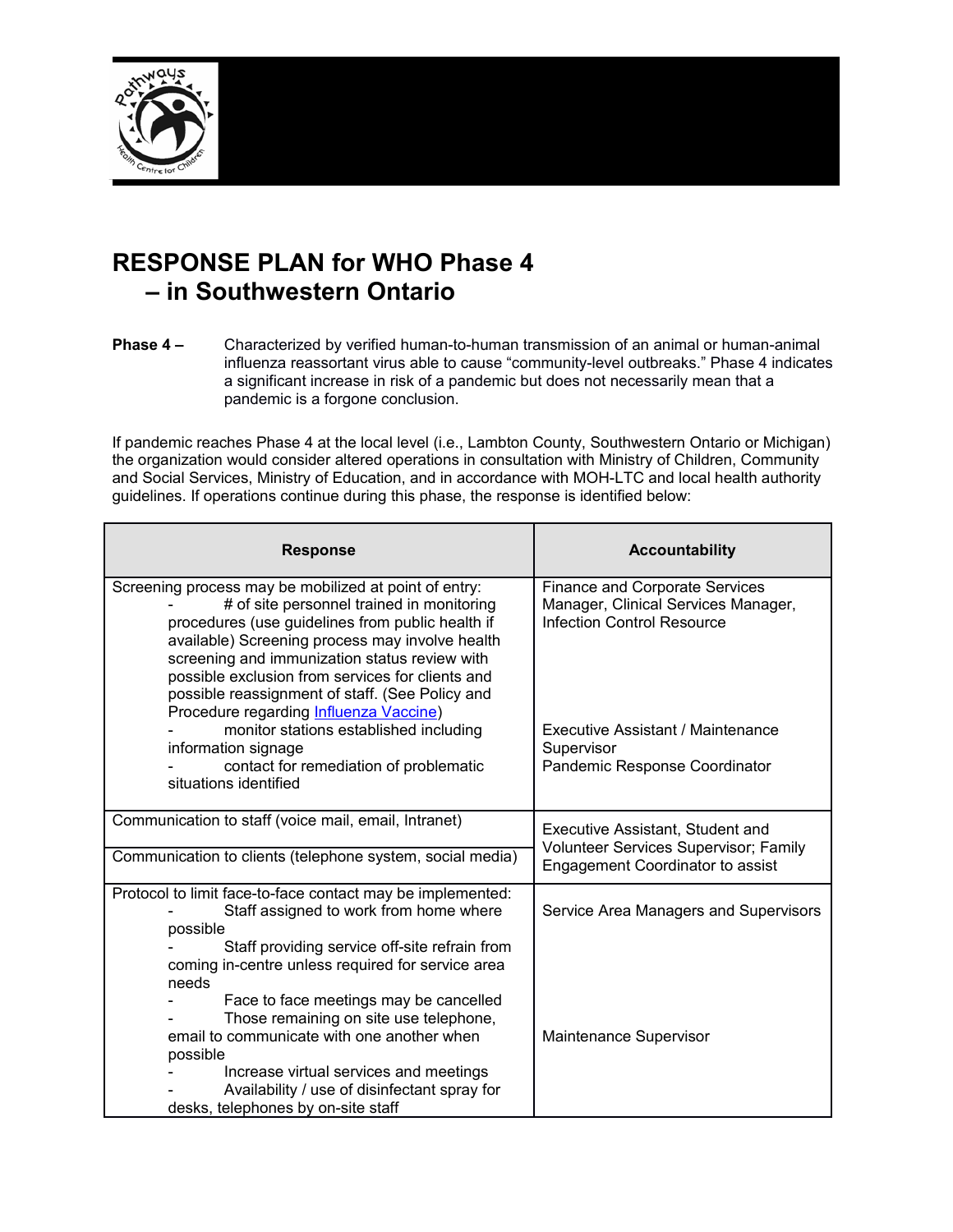

| <b>Response</b>                                                                                                                                                 | <b>Accountability</b>                                                            |
|-----------------------------------------------------------------------------------------------------------------------------------------------------------------|----------------------------------------------------------------------------------|
| Continued staff education re: containment of spread of<br>infectious diseases through emails, handouts, bulletin<br>boards, Intranet, staff virtual connects    | Infection Control Resource                                                       |
| Communication of change of status at Pathways:<br>to government / funders<br>to partners / community agencies<br>to Medical Officer of Health / Public Health / | Executive Director, Executive Assistant                                          |
| to suppliers / service contractors as<br>appropriate (list to be developed)                                                                                     | <b>Finance and Corporate Services</b><br>Manager or designate                    |
| Ongoing monitoring of influenza pandemic status                                                                                                                 | Executive Director, Pandemic Response<br>Coordinator, Infection Control Resource |

#### **Recovery from Phase 4**

If pandemic does not progress beyond this stage, The Executive Director will determine to revert to normal operations either in a phased approach or entirely, based on the input / guidelines of provincial and local health authorities. It is likely, however, that if pandemic reaches Phase 4 locally, the move to Phases 5 and 6 will be both rapid and unstoppable.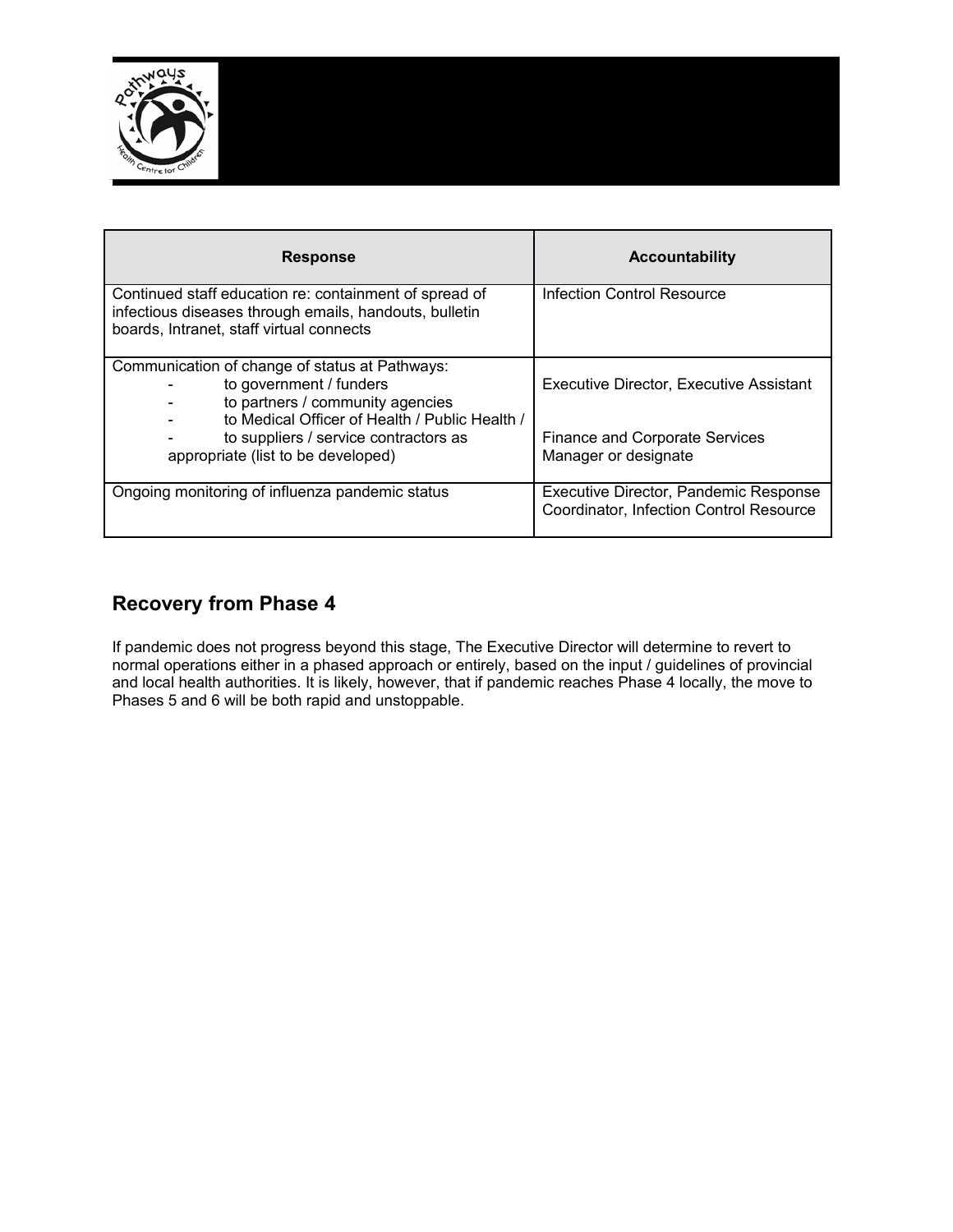

# **RESPONSE PLAN for WHO Phases 5 and 6: – in Southwestern Ontario**

- **Phase 5** Characterized by human-to-human spread of the virus into at least two countries in one WHO region. While most countries will not be affected at this stage, the declaration of Phase 5 is a strong signal that a pandemic is imminent and that the time to finalize the organization, communication, and implementation of the planned mitigation measures is short.
- **Phase 6** Characterized by community level outbreaks in at least one other country in a different WHO region in addition to the criteria defined in **Phase 5**. Designation of this phase will indicate that a global pandemic is under way.

If pandemic reaches Phase 5 and 6 at the local level, the organization would engage in altered operations but continue to serve the community, conferring with the Ministry of Children, Community & Social Services, Ministry of Education, and congruent with MOH-LTC and local health authority guidelines. Staff may be redeployed off site and may rotate in Centre to meet service area needs. All other aspects of the plan, accountabilities and reporting protocols remain in place.

The Centre must be prepared to implement full closure, if directed by Lambton Public Health.

During these phases, the response is identified below:

| <b>Response</b>                                                                                                                                                                                                                                                                                                                                  | <b>Accountability</b>                                                                                                 |
|--------------------------------------------------------------------------------------------------------------------------------------------------------------------------------------------------------------------------------------------------------------------------------------------------------------------------------------------------|-----------------------------------------------------------------------------------------------------------------------|
| Communication of closure, altered operations and<br>methodologies for ongoing contact for staff and clients:<br>telephone announcements (staff via Centre voicemail,<br>clients via individual clinicians / receptionist contact)<br>emails to staff<br>automated attendant messaging<br>Social media (clients and staff)<br>Media announcements | Executive Assistant, individual<br>Clinician / Receptionist, Clinical<br>Information Assistants, Program<br>Assistant |
| <b>Implement business continuity processes</b><br>including offsite payroll and finance management abilities<br>redirection of mail and courier service                                                                                                                                                                                          | Finance and Corporate<br>Services Manager                                                                             |
| <b>Implement IT continuity strategy</b><br>including remote access connectivity<br>including systems maintenance                                                                                                                                                                                                                                 | <b>Finance and Corporate</b><br>Services Manager, IT<br>Technician                                                    |
| Implement facility security and maintenance checks                                                                                                                                                                                                                                                                                               | Maintenance Supervisor                                                                                                |
| <b>Communication of current status at Pathways</b><br>to government/funders<br>to partners/community agencies<br>$\bullet$<br>to Medical Officer of Health/Public Health                                                                                                                                                                         | Executive Director, Pandemic<br>Response Coordinator                                                                  |
| to suppliers/service contractors as appropriate<br>٠                                                                                                                                                                                                                                                                                             | <b>Finance and Corporate</b><br>Services Manager or designate                                                         |
| Ongoing monitoring of influenza pandemic status                                                                                                                                                                                                                                                                                                  | Executive Director/Pandemic<br>Response Coordinator                                                                   |
| Establish return to work protocol and procedures (when<br>appropriate)                                                                                                                                                                                                                                                                           | Executive Director, Pandemic<br>Response Coordinator,                                                                 |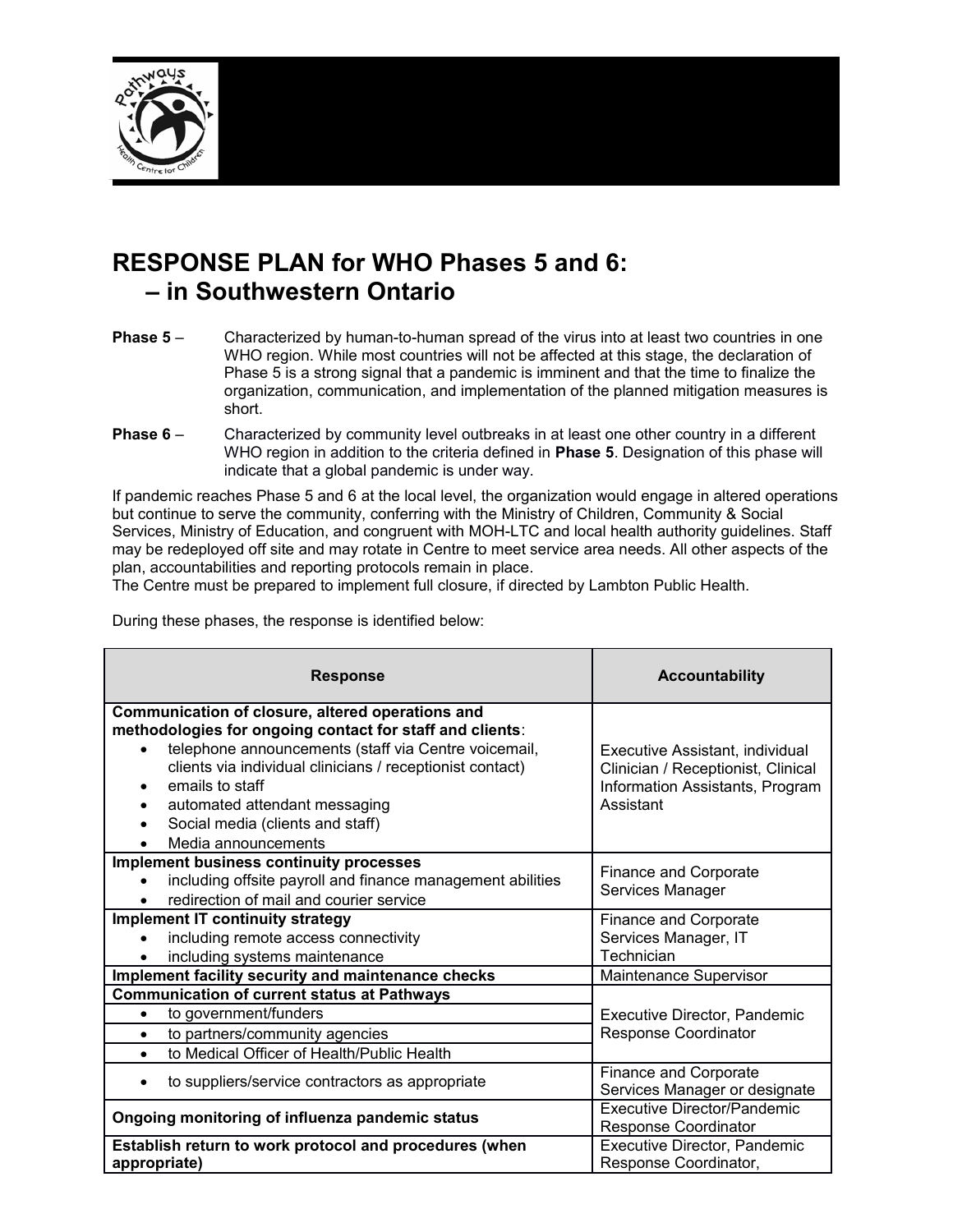

Infection Control Resource

### **Recovery from Phases 5 and 6**

Recovery from phases 5 and 6 would occur in congruence with the recommendations of provincial and local health authorities. However, in the event of a full pandemic, it is likely that the organization would remain in this phase and prepared to close for at least one full cycle. It would then likely revert to normal operations through a staged approach, with screening and related protocols implemented as identified in Phase 4 above for the interim period (of up to 12 months). With an "all clear" from public health, pre-pandemic operating conditions would prevail.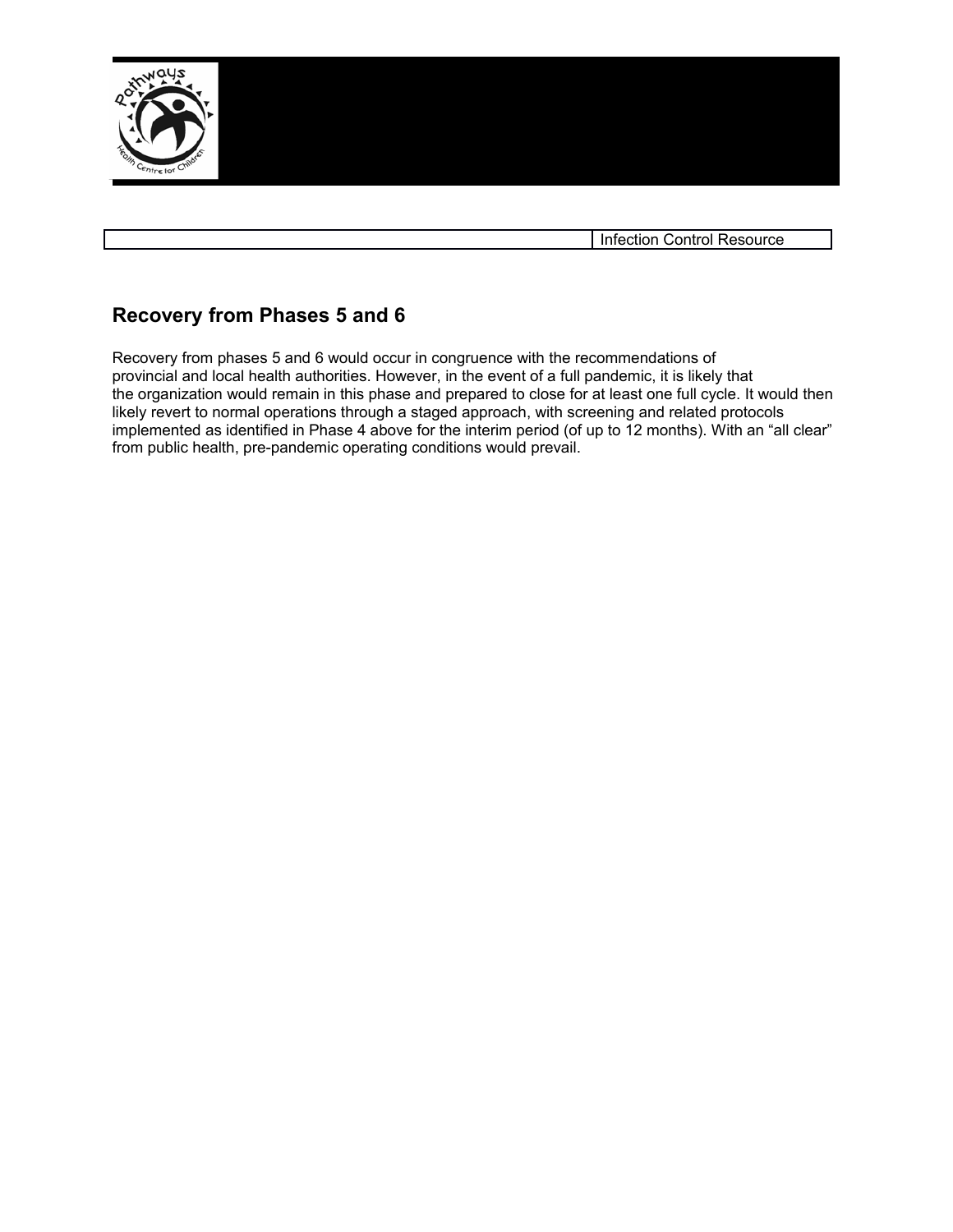

# **COMMUNICATION PLAN Stage 1**

| <b>Pandemic Stage</b>                                                                                                                                                                                                                                                                                                                           | <b>Who Needs</b><br>to be Informed | <b>Key Message</b>                                                                                                                                                                                                    | <b>Method</b>                                                                                                        |
|-------------------------------------------------------------------------------------------------------------------------------------------------------------------------------------------------------------------------------------------------------------------------------------------------------------------------------------------------|------------------------------------|-----------------------------------------------------------------------------------------------------------------------------------------------------------------------------------------------------------------------|----------------------------------------------------------------------------------------------------------------------|
| STAFF,<br>BOARD,<br>Stage 1<br>Still open,<br>business<br>as usual<br>CLIENTS,<br><b>FAMILIES</b><br>Has been described as:<br>WHO PHASES $3 - 5$<br>SCHOOLS,<br><b>PANDEMIC ALERT</b><br><b>SCHOOL</b><br><b>PERIOD</b><br><b>BOARDS</b><br><b>NO LOCALIZED</b><br><b>HUMAN TO HUMAN</b><br><b>SPREAD</b><br><b>PARTNER</b><br><b>AGENCIES</b> | MANAGERS,<br><b>VOLUNTEERS</b>     | Information on<br>$\bullet$<br>Pathways' Pandemic<br>Plan<br>• General information:<br>What it is, how it is<br>spread, safety<br>precautions, personal<br>planning, etc.<br>New Policies that will<br>apply and when | • General Staff<br>Meeting<br>• In-services<br>• Voice Mail<br><b>Email updates</b><br>Newsletter                    |
|                                                                                                                                                                                                                                                                                                                                                 |                                    | Inform them that Pathways'<br>plan is posted on all social<br>media                                                                                                                                                   | Social Media<br>$\bullet$<br>Newsletter<br>• Posting information<br>in Reception<br>• Staff providing<br>information |
|                                                                                                                                                                                                                                                                                                                                                 |                                    | Inform them that Pathways'<br>plan is posted on all social<br>media                                                                                                                                                   | By e-mail directing<br>them to social<br>media                                                                       |
|                                                                                                                                                                                                                                                                                                                                                 |                                    | Inform them that Pathways'<br>plan is posted on website                                                                                                                                                               | • By e-mail directing<br>them to the<br>Website and social<br>media                                                  |
|                                                                                                                                                                                                                                                                                                                                                 | <b>MINISTRY</b>                    | Provide copy of Pathways<br>plan                                                                                                                                                                                      | • By e-mail to<br>Program<br>Supervisor                                                                              |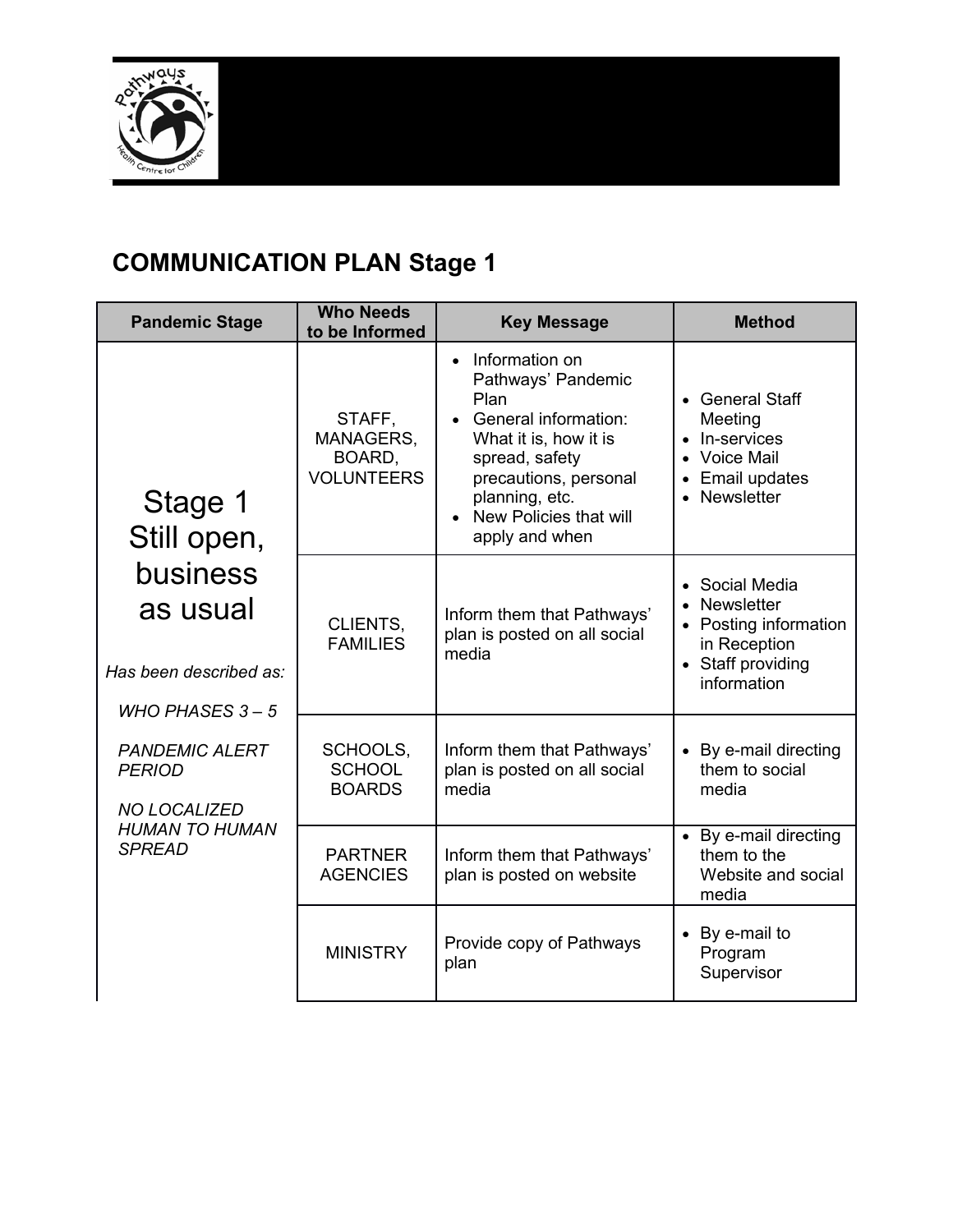

#### **Stage 2A is initiated upon consultation with Public Health and the Ministry**

| <b>Pandemic Stage</b>                                                                                                                                                       | <b>Who Needs</b><br>to be Informed  |                                     | <b>Key Message</b>                                                                                                                                                                                                                                                                                                                                                                                        | <b>Method</b>                                                                                                                                          |
|-----------------------------------------------------------------------------------------------------------------------------------------------------------------------------|-------------------------------------|-------------------------------------|-----------------------------------------------------------------------------------------------------------------------------------------------------------------------------------------------------------------------------------------------------------------------------------------------------------------------------------------------------------------------------------------------------------|--------------------------------------------------------------------------------------------------------------------------------------------------------|
| Stage 2A<br><b>Protocol for</b><br>limited<br>face-to-face<br>contact is<br>implemented<br>Has been described                                                               | STAFF,<br>MANAGERS,<br><b>BOARD</b> | $\bullet$<br>$\bullet$<br>$\bullet$ | Notify that protocol for<br>limited face-to-face<br>contact will be<br>implemented on a<br>specified date<br>Daily or weekly updates<br>via voice mail and e-mail<br>to staff to keep them<br>informed of situation and<br>plans<br>Content of messaging<br>will depend on current<br>strain of virus<br>Notify of any<br>subsequent change of<br>status                                                  | • Fan-out list<br>E-mail<br>• Voice Mail<br>• Social Media                                                                                             |
| as:<br><b>WHO PHASE 6</b><br><b>PANDEMIC</b><br><b>SUSTAINED AND</b><br><b>INCREASING</b><br><b>TRANSMISSION</b><br><b>IN THE GENERAL</b><br><b>POPULATION</b><br>continued | CLIENTS,<br><b>FAMILIES</b>         | $\bullet$                           | • Notify active clients<br>and families that a<br>protocol for limited face-<br>to-face contact will be<br>implemented on a<br>specified date for an<br>unspecified period<br>Telephone / e-mail<br>contact with staff will be<br>available as possible<br>Update social media<br>with more specific<br>information on plans and<br>services available<br>Notify of any<br>subsequent change of<br>status | • Staff contact clients<br>as necessary<br>• Clients are told to<br>check social media<br>for updates<br>• Update message on<br>automated<br>attendant |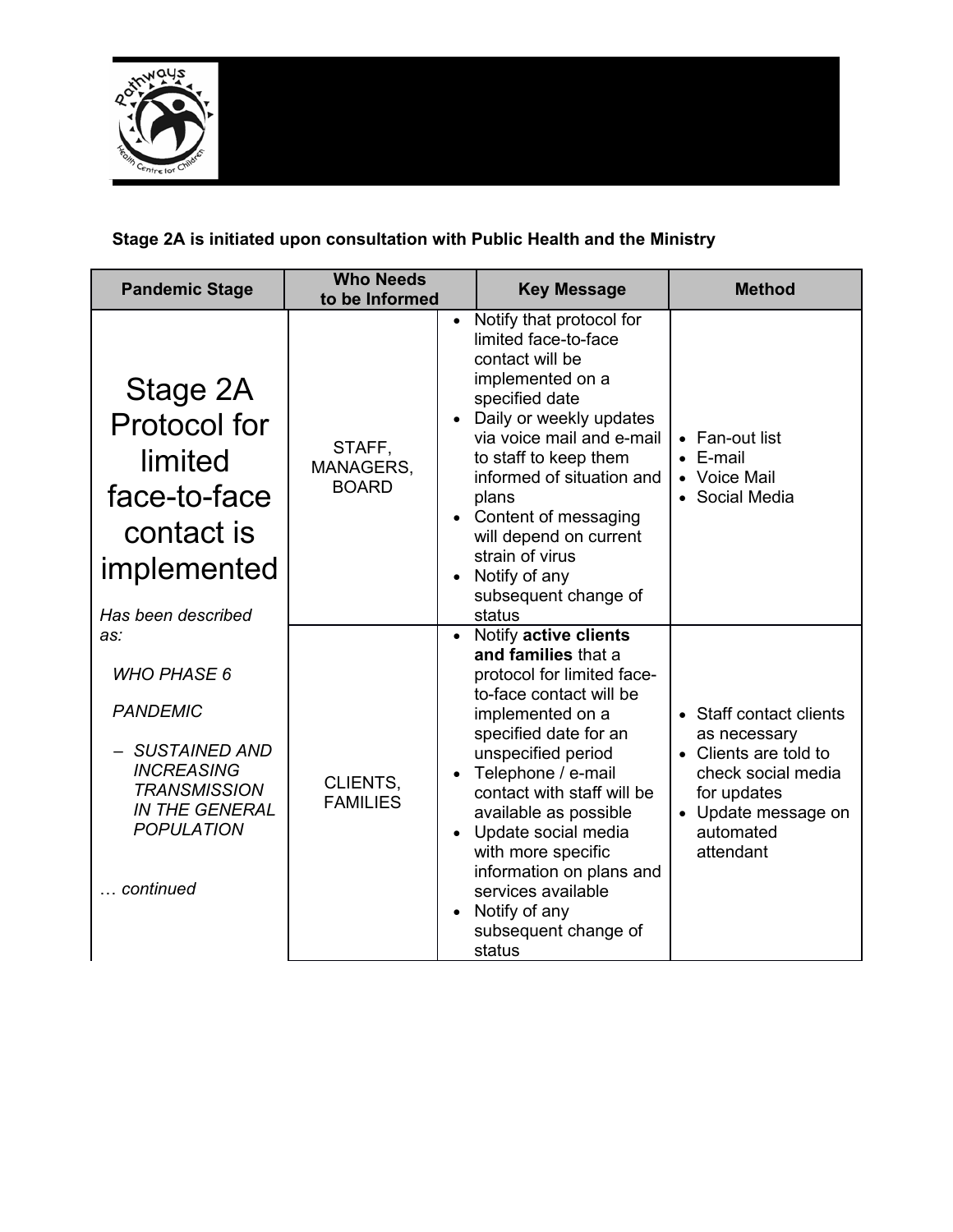

| <b>Pandemic Stage</b>                                                                                                        | <b>Who Needs</b><br>to be Informed                                           | <b>Key Message</b>                                                                                                                                                                                                                                                                               | <b>Method</b>                                                     |
|------------------------------------------------------------------------------------------------------------------------------|------------------------------------------------------------------------------|--------------------------------------------------------------------------------------------------------------------------------------------------------------------------------------------------------------------------------------------------------------------------------------------------|-------------------------------------------------------------------|
| Stage 2A<br><b>Protocol for</b><br>limited                                                                                   | SCHOOLS,<br><b>SCHOOL</b><br><b>BOARDS</b>                                   | Notify that protocol for<br>limited face-to-face<br>contact will be<br>implemented on a<br>specified date<br>Notify that school visits<br>may not be possible<br>• Direct to website and<br>other social media for<br>information<br>Notify of any<br>subsequent change of<br>status             | • By e-mail directing<br>them to the Website<br>and social media  |
| face-to-face<br>contact is<br>implemented<br>Has been described<br>as:<br><b>WHO PHASE 6</b><br><b>PANDEMIC</b>              | <b>PARTNER</b><br><b>AGENCIES</b><br>and<br>PRIMARY CARE<br><b>PROVIDERS</b> | Notify that a protocol for<br>limited face-to-face<br>contact will be<br>implemented on a<br>specified date<br>Notify that community<br>visits may not be<br>possible<br>Referrals still welcome<br>Direct to social media<br>for information<br>Notify of any<br>subsequent change of<br>status | • Contact directly by<br>phone, e-mail, or fax                    |
| <b>SUSTAINED AND</b><br><b>INCREASING</b><br><b>TRANSMISSION</b><br><b>IN THE GENERAL</b><br><b>POPULATION</b><br>.continued | <b>MINISTRY</b>                                                              | Notify that the Centre<br>will be implementing a<br>protocol for limited face-<br>to-face contact on a<br>specified date<br>Notify of any subsequent<br>change of status                                                                                                                         | • Maintain direct<br>contact with key<br>individuals              |
|                                                                                                                              | <b>SUPPLIERS</b><br><b>CONTRACTORS</b>                                       | Notify that the Centre<br>will be implementing a<br>protocol for limited face-<br>to-face contact on a<br>specified date<br>Notify of any<br>subsequent change of<br>status                                                                                                                      | • Phone, fax or e-mail<br>regular suppliers<br>Mail out to others |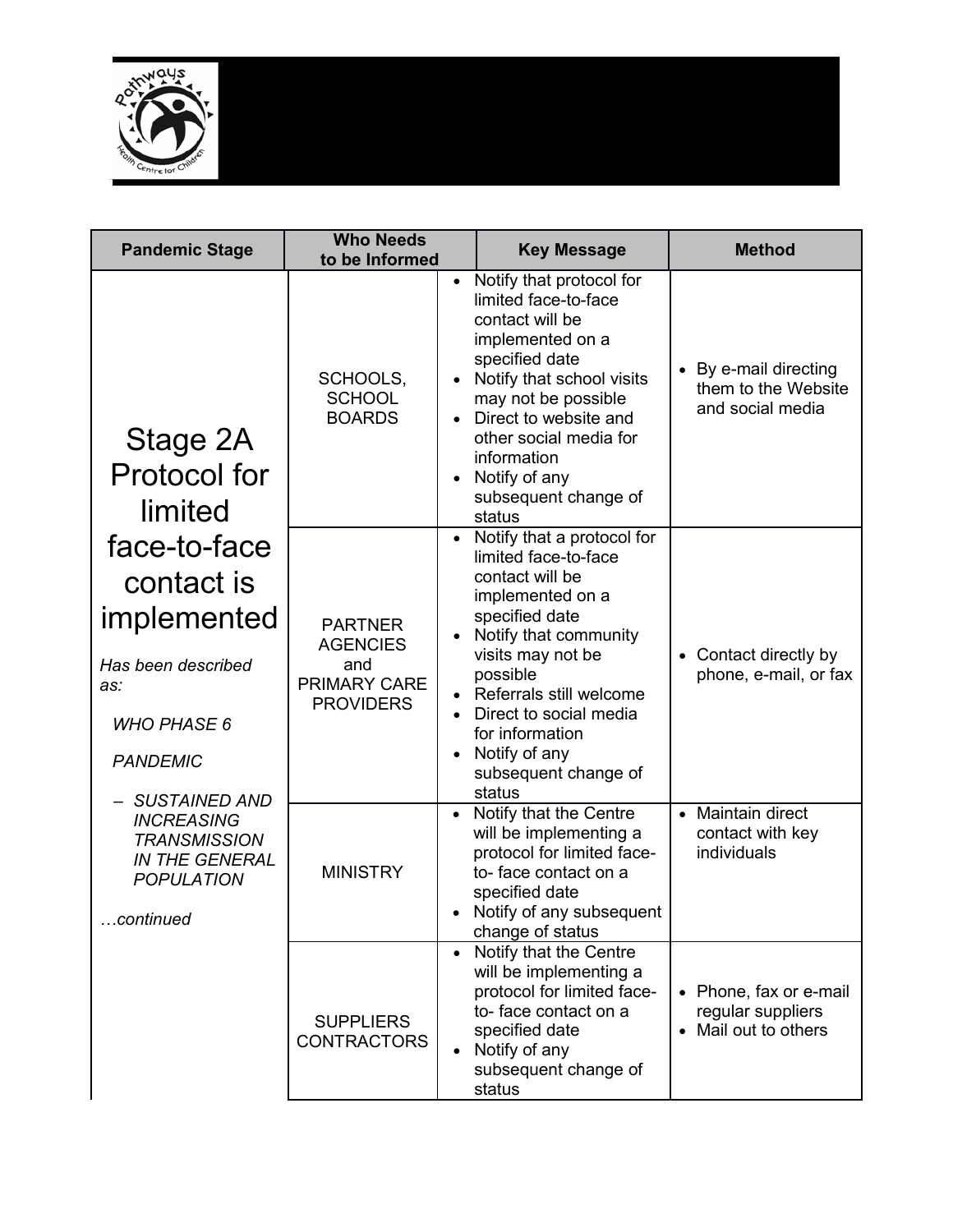

| <b>Pandemic Stage</b>                                                                                     | <b>Who Needs</b><br>to be Informed |                        | <b>Key Message</b>                                                                                                                                                          |           | <b>Method</b>                                                                                  |
|-----------------------------------------------------------------------------------------------------------|------------------------------------|------------------------|-----------------------------------------------------------------------------------------------------------------------------------------------------------------------------|-----------|------------------------------------------------------------------------------------------------|
| Stage 2A<br>Protocol for<br>limited<br>face-to-face                                                       | <b>GENERAL</b><br><b>PUBLIC</b>    | $\bullet$<br>$\bullet$ | Notify that the Centre<br>will be implementing a<br>protocol for limited face-<br>to-face contact on a<br>specified date<br>Notify of any<br>subsequent change of<br>status | $\bullet$ | Social Media (local<br>papers, radio,<br>website, Facebook,<br>outside sign)<br>• Social Media |
| contact is<br>implemented                                                                                 |                                    |                        |                                                                                                                                                                             |           |                                                                                                |
| Has been described<br>as:                                                                                 |                                    |                        | Notify that the<br>Centre will be<br>implementing a protocol                                                                                                                |           | • Student and                                                                                  |
| <b>WHO PHASE 6</b>                                                                                        |                                    |                        | for limited face-to-face<br>contact on a specified<br>date                                                                                                                  |           | <b>Volunteer Services</b><br>Supervisor to<br>contact volunteers<br>by phone, e-mail or        |
| <b>PANDEMIC</b>                                                                                           | <b>VOLUNTEERS</b>                  |                        |                                                                                                                                                                             |           |                                                                                                |
| - SUSTAINED AND<br><b>INCREASING</b><br><b>TRANSMISSION</b><br><b>IN THE GENERAL</b><br><b>POPULATION</b> |                                    |                        | Notify of any<br>subsequent change of<br>status                                                                                                                             |           | fax as appropriate                                                                             |

#### **END of COMMUNICATION PLAN Stage 2A**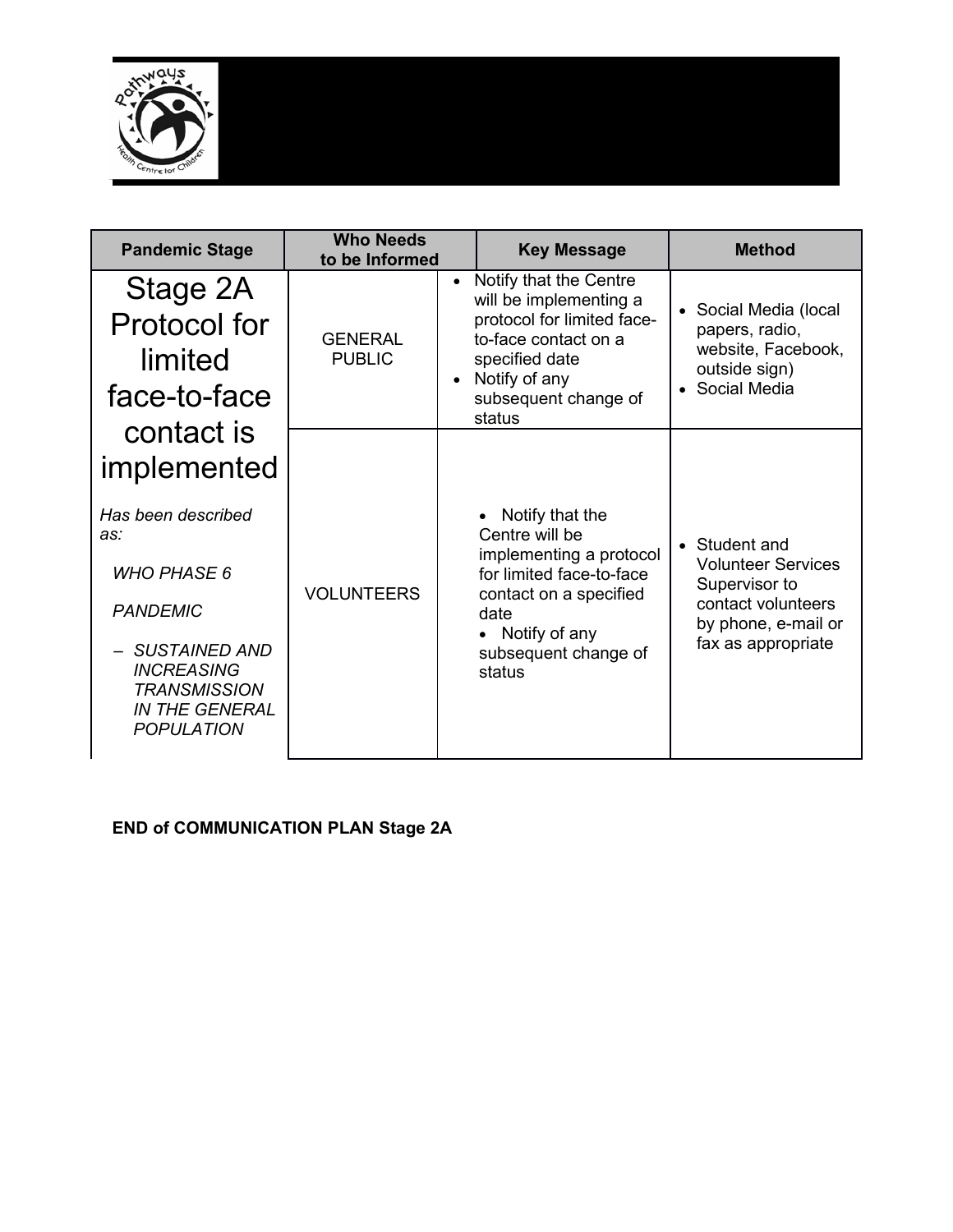

# **Stage 2B is initiated when directed by Public Health and in consultation with the Ministry**

| <b>Pandemic Stage</b>                                                                                        | <b>Who Needs</b><br>to be Informed                                                  | <b>Key Message</b>                                                                                                                                                                                                                                                          | <b>Method</b>                                                                                                                                                     |
|--------------------------------------------------------------------------------------------------------------|-------------------------------------------------------------------------------------|-----------------------------------------------------------------------------------------------------------------------------------------------------------------------------------------------------------------------------------------------------------------------------|-------------------------------------------------------------------------------------------------------------------------------------------------------------------|
| Stage 2B                                                                                                     | STAFF,<br>MANAGERS,<br><b>BOARD</b>                                                 | Notify that the Centre<br>$\bullet$<br>will be closing on a<br>specified date<br>Daily or weekly updates<br>via voice mail and e-<br>mail to staff to keep<br>them informed of<br>situation and plans.                                                                      | Fan-out list<br>E-mail<br><b>Voice Mail</b><br>Social Media                                                                                                       |
| Preparing to<br>close /<br>closed<br>Has been described<br>as:<br><b>WHO PHASE 6</b>                         | CLIENTS,<br><b>FAMILIES</b>                                                         | Notify we are closing<br>$\bullet$<br>and will let them know<br>when we are ready to<br>re-open<br>Telephone / e-mail<br>$\bullet$<br>contact with staff may<br>be available<br>Update social media<br>with more specific<br>information on plans<br>and services available | Staff contact clients<br>to cancel<br>appointments<br>• Clients are told to<br>check social media<br>for updates<br>• Update message<br>on automated<br>attendant |
| <b>PANDEMIC</b><br><b>SUSTAINED AND</b><br><b>INCREASING</b><br><b>TRANSMISSION</b><br><b>IN THE GENERAL</b> | SCHOOLS,<br><b>SCHOOL</b><br><b>BOARDS</b>                                          | Notify we are closing<br>$\bullet$<br>and will let them know<br>when we are ready to<br>re-open<br>Direct to social media<br>for information                                                                                                                                | • By e-mail directing<br>them to the social<br>media                                                                                                              |
| <b>POPULATION</b><br>continued                                                                               | <b>PARTNER</b><br><b>AGENCIES</b><br>and<br><b>PRIMARY CARE</b><br><b>PROVIDERS</b> | Notify we are closing<br>and will let them know<br>when we are ready to<br>re-open<br>Referrals still welcome,<br>to be handled upon re-<br>opening<br>Direct to social media<br>for information                                                                            | Contact directly by<br>phone, e-mail, or<br>fax                                                                                                                   |
|                                                                                                              | <b>MINISTRY</b>                                                                     | Notify that the Centre<br>will be closing on a<br>specified date                                                                                                                                                                                                            | Maintain direct<br>contact with key<br>individuals                                                                                                                |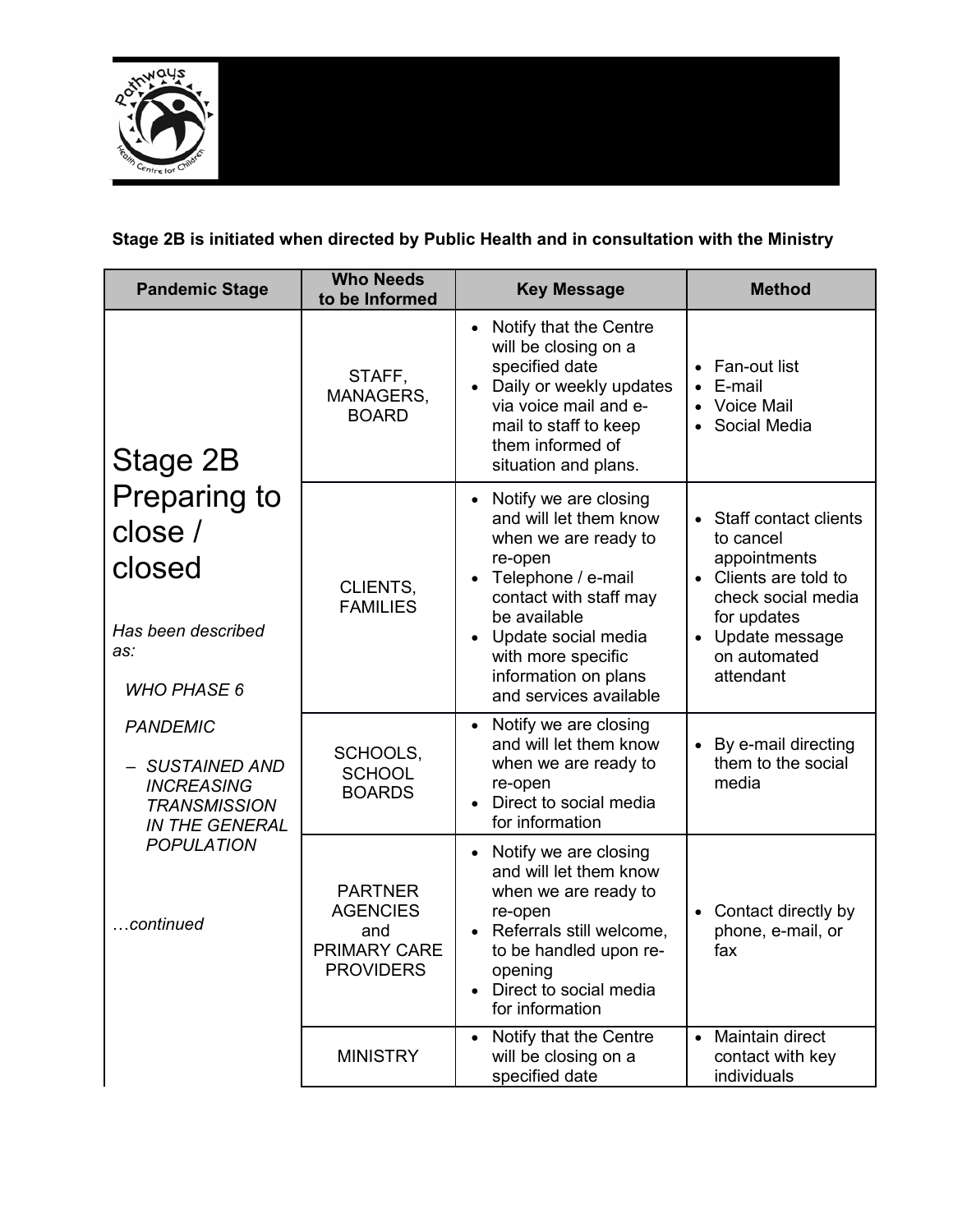

| <b>Pandemic Stage</b>                                                                                     | <b>Who Needs</b><br>to be Informed | <b>Key Message</b>                                                                                                                                                                                                                        | <b>Method</b>                                                                                                                             |
|-----------------------------------------------------------------------------------------------------------|------------------------------------|-------------------------------------------------------------------------------------------------------------------------------------------------------------------------------------------------------------------------------------------|-------------------------------------------------------------------------------------------------------------------------------------------|
| Stage 2B<br>Preparing to<br>close /<br>closed                                                             | SUPPLIERS,<br><b>CONTRACTORS</b>   | Notify that the Centre<br>$\bullet$<br>will be closing on a<br>specified date<br>Notify that payments will<br>be made, and for<br>suppliers to hold<br>shipments.<br>Ongoing security, lawn<br>cutting and snow<br>removal to be arranged | Phone, fax or e-<br>$\bullet$<br>mail regular<br>suppliers<br>Mail out to others<br>$\bullet$                                             |
| Has been described<br>as:                                                                                 |                                    | as possible.                                                                                                                                                                                                                              |                                                                                                                                           |
| <b>WHO PHASE 6</b><br><b>PANDEMIC</b>                                                                     | <b>GENERAL</b><br><b>PUBLIC</b>    | Notify we are closing<br>and will let them know<br>when we are ready to<br>re-open                                                                                                                                                        | Social Media - local<br>papers, radio,<br>outside sign,<br>Facebook, Twitter<br>Website<br>$\bullet$                                      |
| - SUSTAINED AND<br><b>INCREASING</b><br><b>TRANSMISSION</b><br><b>IN THE GENERAL</b><br><b>POPULATION</b> | <b>VOLUNTEERS</b>                  | Notify we are closing<br>and will let them know<br>when we are ready to<br>re-open                                                                                                                                                        | Student and<br>$\bullet$<br><b>Volunteer Services</b><br>Supervisor to<br>contact volunteers<br>by phone, e-mail or<br>fax as appropriate |

#### **END of COMMUNICATION PLAN Stage 2B**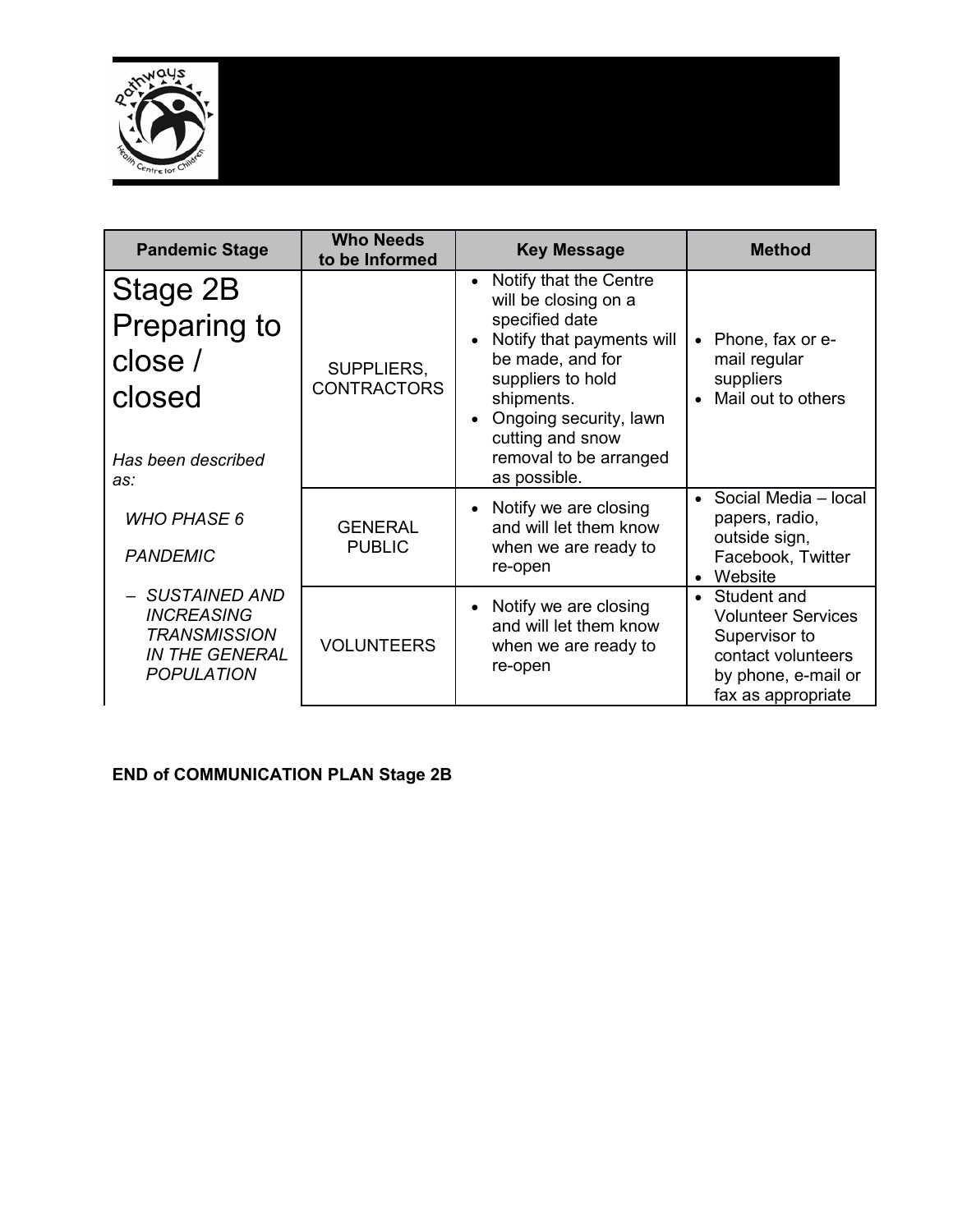

#### **COMMUNICATION PLAN Stage 3**

#### **Stage 3 is initiated upon consultation with Public Health and the Ministry**

| <b>Pandemic Stage</b>                                                                                                                                                                                           | <b>Who Needs</b><br>to be Informed                                                  | <b>Key Message</b>                                                                                                                                                            | <b>Method</b>                                                                                                                                                                                              |
|-----------------------------------------------------------------------------------------------------------------------------------------------------------------------------------------------------------------|-------------------------------------------------------------------------------------|-------------------------------------------------------------------------------------------------------------------------------------------------------------------------------|------------------------------------------------------------------------------------------------------------------------------------------------------------------------------------------------------------|
| Stage 3<br><b>PREPARING</b><br>TO RE-<br><b>OPEN</b><br>Has been described as:<br><b>NO NEW</b><br><b>INFLUENZA</b><br><b>SUBTYPES</b><br><b>DETECTED IN</b><br><b>HUMANS</b><br><b>POPULATION</b><br>continued | STAFF,<br>MANAGERS,<br><b>BOARD</b>                                                 | • Contact staff that we<br>are ready to re-open<br>and to return to work<br>on a specified date<br>Continue to provide<br>$\bullet$<br>reminders of good<br>infection control | Fan-out list<br>$\bullet$<br>E-mail<br><b>Voice Mail</b><br>Website<br>Facebook                                                                                                                            |
|                                                                                                                                                                                                                 | CLIENTS,<br><b>FAMILIES</b>                                                         | Notify that the Centre<br>is ready to re-open and<br>that their therapist will<br>be contacting them                                                                          | • Staff contact clients<br>to arrange<br>appointments<br>Clients are told to<br>check social media<br>for updates<br>Update message on<br>automated<br>attendant<br><b>General information</b><br>in media |
|                                                                                                                                                                                                                 | SCHOOLS,<br><b>SCHOOL</b><br><b>BOARDS</b>                                          | Notify we are ready to<br>re-open and when staff<br>will be returning                                                                                                         | By e-mail directing<br>$\bullet$<br>them to social<br>media                                                                                                                                                |
|                                                                                                                                                                                                                 | <b>PARTNER</b><br><b>AGENCIES</b><br>and<br><b>PRIMARY CARE</b><br><b>PROVIDERS</b> | • Notify we are ready to<br>re-open and will be<br>handling referrals<br>starting with those<br>received during closure<br>Direct to social media<br>for information          | Contact directly by<br>phone, e-mail, or<br>fax                                                                                                                                                            |
|                                                                                                                                                                                                                 | <b>MINISTRY</b>                                                                     | Notify we are ready to<br>$\bullet$<br>re-open                                                                                                                                | Notify in person by<br>phone and e-mail                                                                                                                                                                    |
|                                                                                                                                                                                                                 | SUPPLIERS,<br><b>CONTRACTORS</b>                                                    | Notify we are ready to<br>re-open                                                                                                                                             | • Phone, fax or e-mail<br>regular suppliers<br>• Mail out to others                                                                                                                                        |
| Stage 3                                                                                                                                                                                                         | <b>GENERAL</b><br><b>PUBLIC</b>                                                     | Notify we are ready to<br>re-open                                                                                                                                             | Social Media - local<br>papers, radio,<br>Facebook, Twitter<br>Website                                                                                                                                     |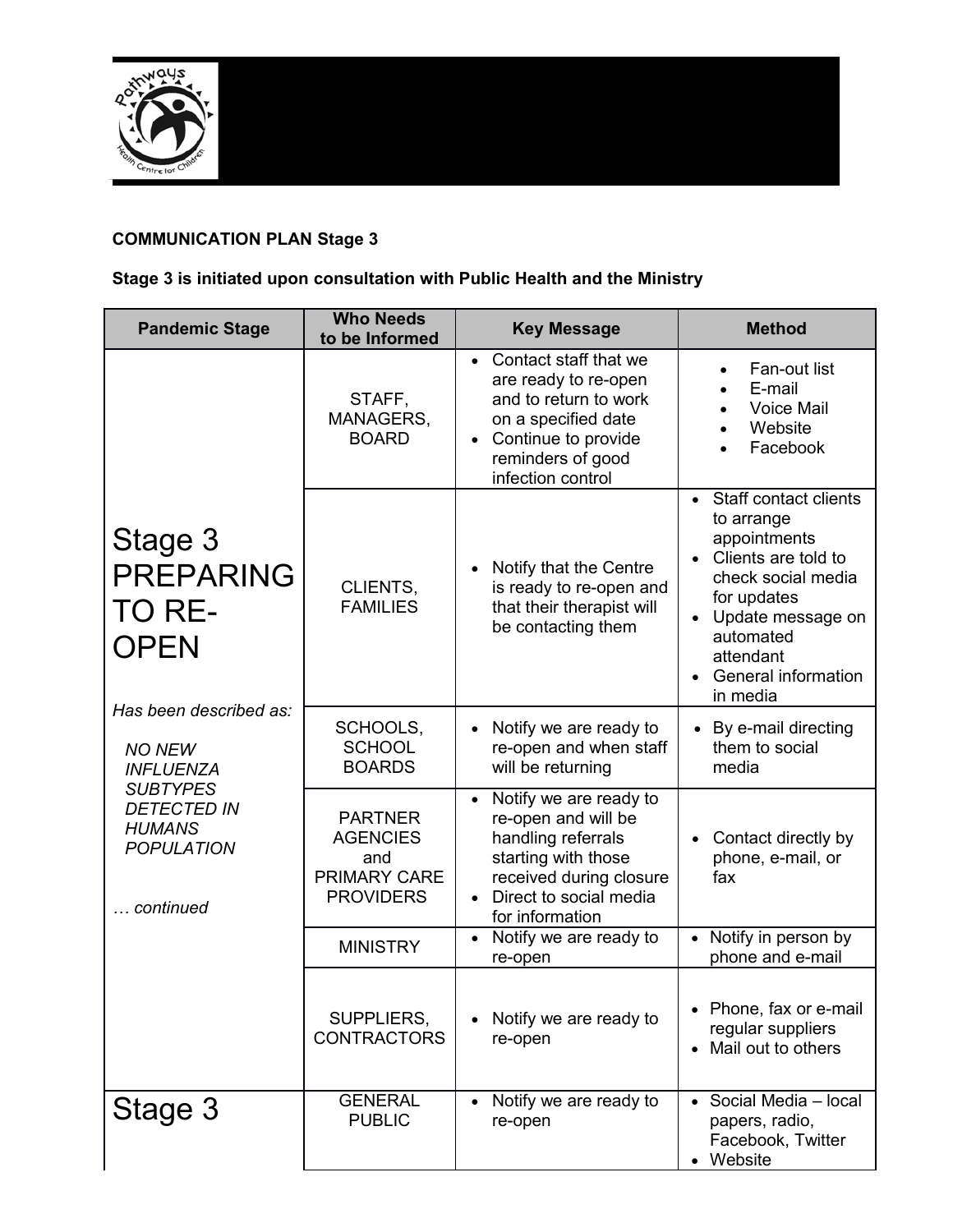

| <b>Pandemic Stage</b>                                                                                                                             | <b>Who Needs</b><br>to be Informed | <b>Key Message</b>                | <b>Method</b>                                                                                                                  |
|---------------------------------------------------------------------------------------------------------------------------------------------------|------------------------------------|-----------------------------------|--------------------------------------------------------------------------------------------------------------------------------|
| <b>PREPARING</b><br>TO RE-<br><b>OPEN</b>                                                                                                         | <b>VOLUNTEERS</b>                  | Notify we are ready to<br>re-open | • Student and<br><b>Volunteer Services</b><br>Supervisor to<br>contact volunteers<br>by phone, e-mail or<br>fax as appropriate |
| Has been described as:<br><b>NO NEW</b><br><i><b>INFLUENZA</b></i><br><b>SUBTYPES</b><br><b>DETECTED IN</b><br><b>HUMANS</b><br><b>POPULATION</b> |                                    |                                   |                                                                                                                                |

#### **END of COMMUNICATION PLAN Stage 3**

#### **Post Recovery from Pandemic will include:**

- Recognition of any special contributions by staff
- Evaluation of the process successes, challenges, lessons learned, etc. Invite feedback from all stakeholders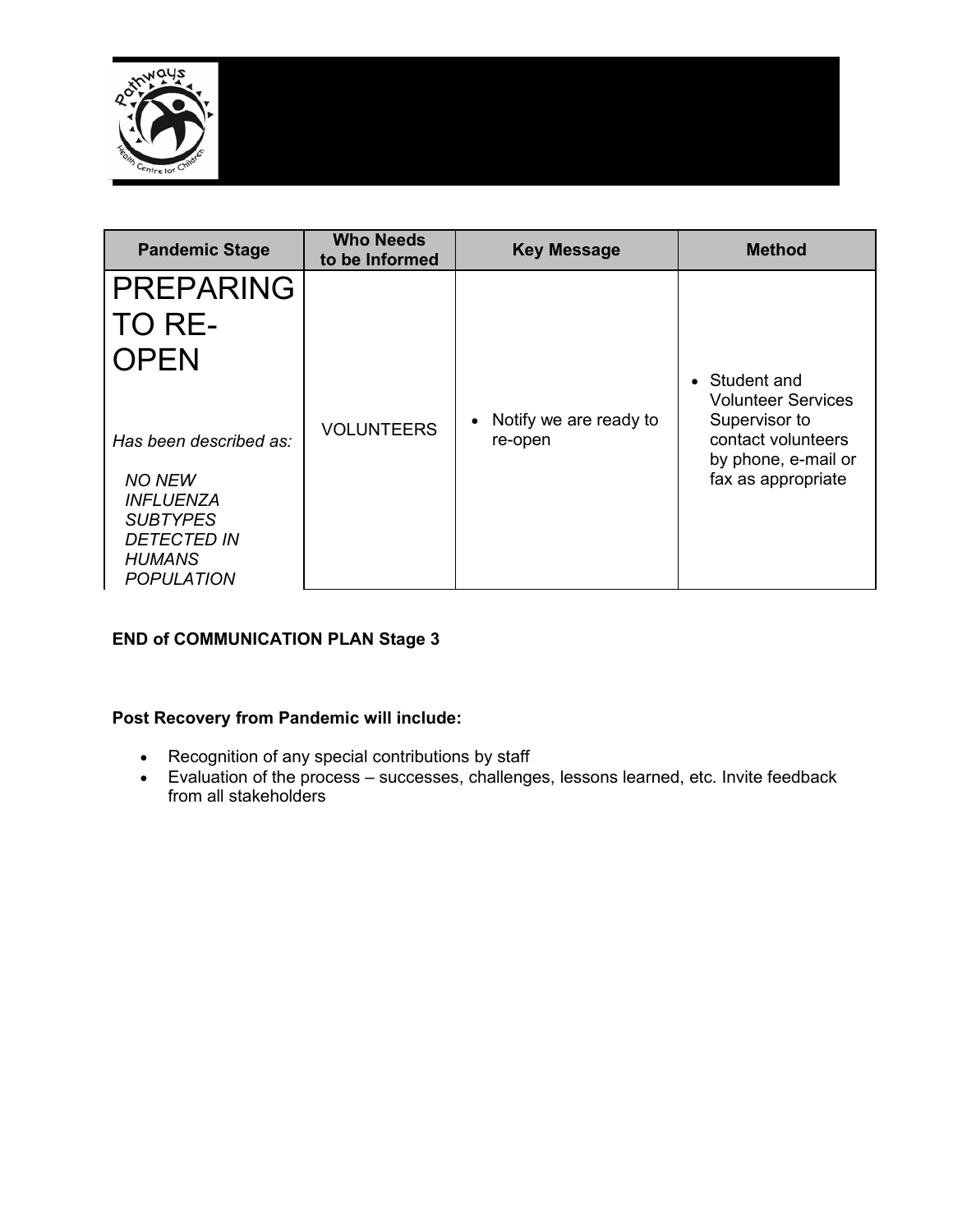

# **PAYROLL PROCESSING AND PAYMENT TO STAFF**

Two Business Office Employees (the Payroll and Finance Administrator and the Payroll and Finance Assistant) are cross-trained in Payroll Processing.In the event that we do not have access to the Internet for payroll processing, plans are in place for EFT and handwriting of cheques based on the last payroll prior to facility closure. The Payroll and Finance Administrator or designate will prepare a manual payroll run and issue manual cheques to employees from the pay information from the most recent pay. Processing payroll manually will be continued uninterrupted until Internet access is resumed.

This requires the Payroll and Finance Administrator to maintain the following:

- A list of all staff
- The last payroll register (prior to facility closure)
- A sufficient number of numerically sequenced blank manual payroll cheques (to run one month's worth of payroll cheques)
- A sufficient number of stamps and envelopes for one month's worth of payroll cheques

Manual cheques will be signed by the following individuals:

First Signature: Executive Director

and

Second Signature: Finance and Corporate Services Manager

or

Regular Board of Directors signatories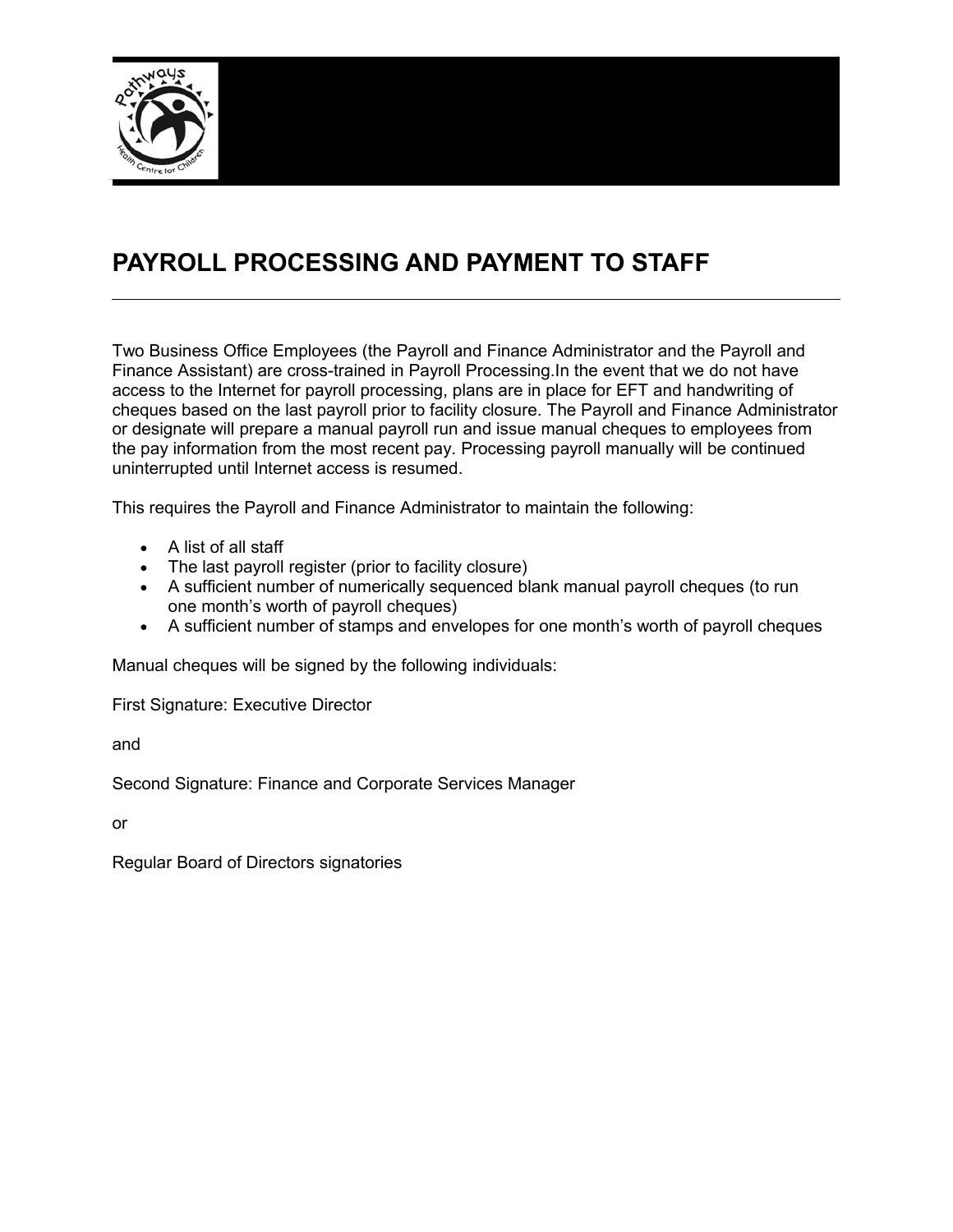

# **KEY CONTACTS**

**IT Technician:** Lori G.

A current file exists with details of the information below. That file is accessible only to members of the Pandemic Response Team.

#### **Payroll:**

| Company name(s): Medi Solutions |                                                                                      |
|---------------------------------|--------------------------------------------------------------------------------------|
| Telephone:<br>Fax:              | Contact Information: http://www.medisolution.com/<br>1866-467-4636<br>(905) 673-3114 |
| <b>IT Consultant:</b>           | Bruce S.                                                                             |

Bruce and Lori can access on-site and off-site backup remotely

#### **Funders:**

Contact Information: Executive Director, Finance and Corporate Services Manager can both access funder information remotely.

#### **Banking:**

| Company name(s):                            | <b>CIBC</b>                                                |
|---------------------------------------------|------------------------------------------------------------|
| <b>Contact Information:</b>                 | Clive Pinnock                                              |
| <b>Email</b><br>Telephone:<br>Fax:<br>Cell: | Clive.pinnock@cibc.com<br>(888) 947-6646<br>(888) 947-6636 |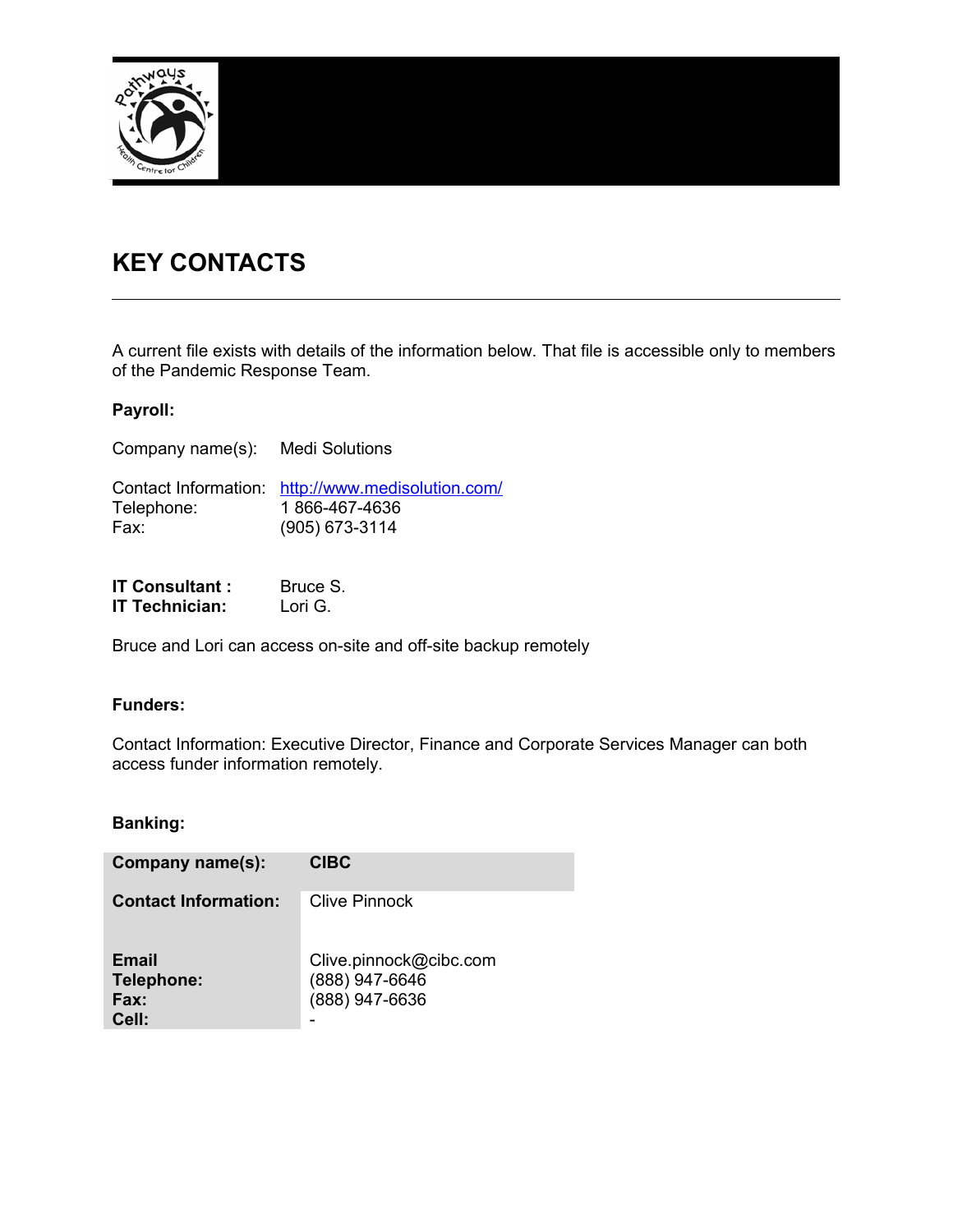

# **SERVICE SPECIFIC – KEY CONTACTS**

A current file exists with details of Staff: Full name / Phone. That file is accessible only to Managers and Supervisors.

# **STAFF LIST**

Managers, as members of the Pandemic Response Team, have created lists specific to each of their service areas as necessary.

# **PRIMARY CARE PROVIDER MAILING LIST**

A current file exists to which the Executive Director, Finance and Corporate Services Manager and Executive Assistant have access.

(X:/Lists/Christmas Card)

# **LIST OF AGENCIES**

A current file exists to which the Executive Director, Finance and Corporate Services Manager and Executive Assistant have access.

(X:/Lists/Christmas Card)